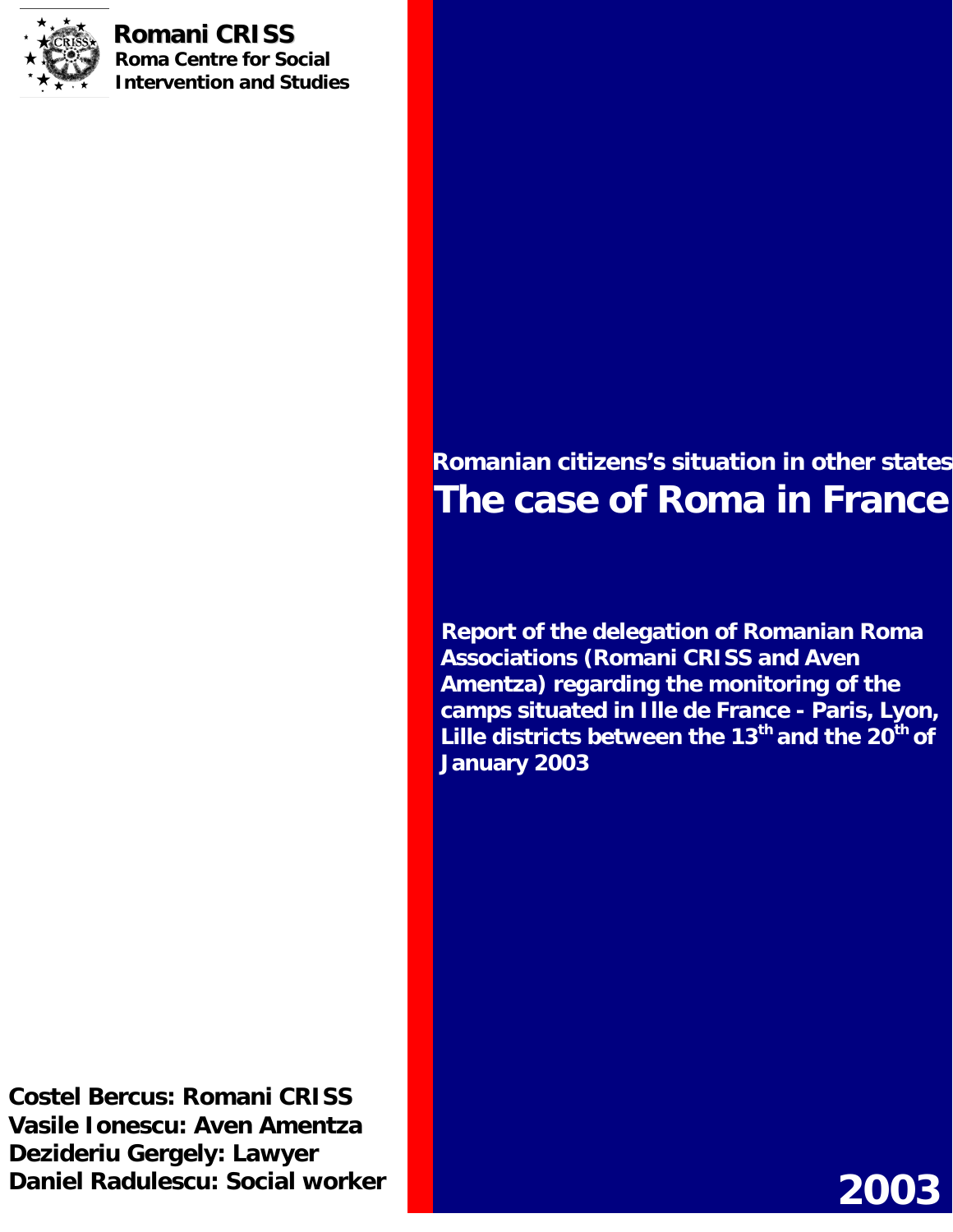## **Summary:**

- **I. Introductive data**
- **II. The delegation and its activities**

## **III. Camps in Ille de France and the number of people estimated by the OMI**

## **IV. The Roma delegation meetings in Paris – 13th of January 2002**

IV.1. The meeting with the OMI (Office for International Migration) IV.2. The meeting with the Roma NGO's from France

## **V. Informative and research visits in the camps set out by the OMI**

- 1. Ille Saint Denis
- 2. Archeres
- 3. Argenteuil
- 4. Melun (Sein et Marne)
- 5. Creteil
- 6. Vitry sur Seine
- 7. Rue Monovkian
- 8. Choisy le Roi
- 9. Thiais Hotel Seria
- 10. Faye Aftam Vitry sur Seine
- 11. Palaiseau
- 12. Palaiseau II
- 13. Athis-Mons
- 14. Rue Jean Danaux
- 15. Hipodromul din Lyon I
- 16. Hipodromul din Lyon II
- 17. Lyon
- 18. Ill Saint Denis
- 19. Archeres
- 20. Palaiseau
- 21.Villepainte
- 22. Lille

## **VI. Official meetings and public debates**

VI.1. The meeting with The French Internal Ministry representatives

VI.2. The meeting the Romanian embassy representatives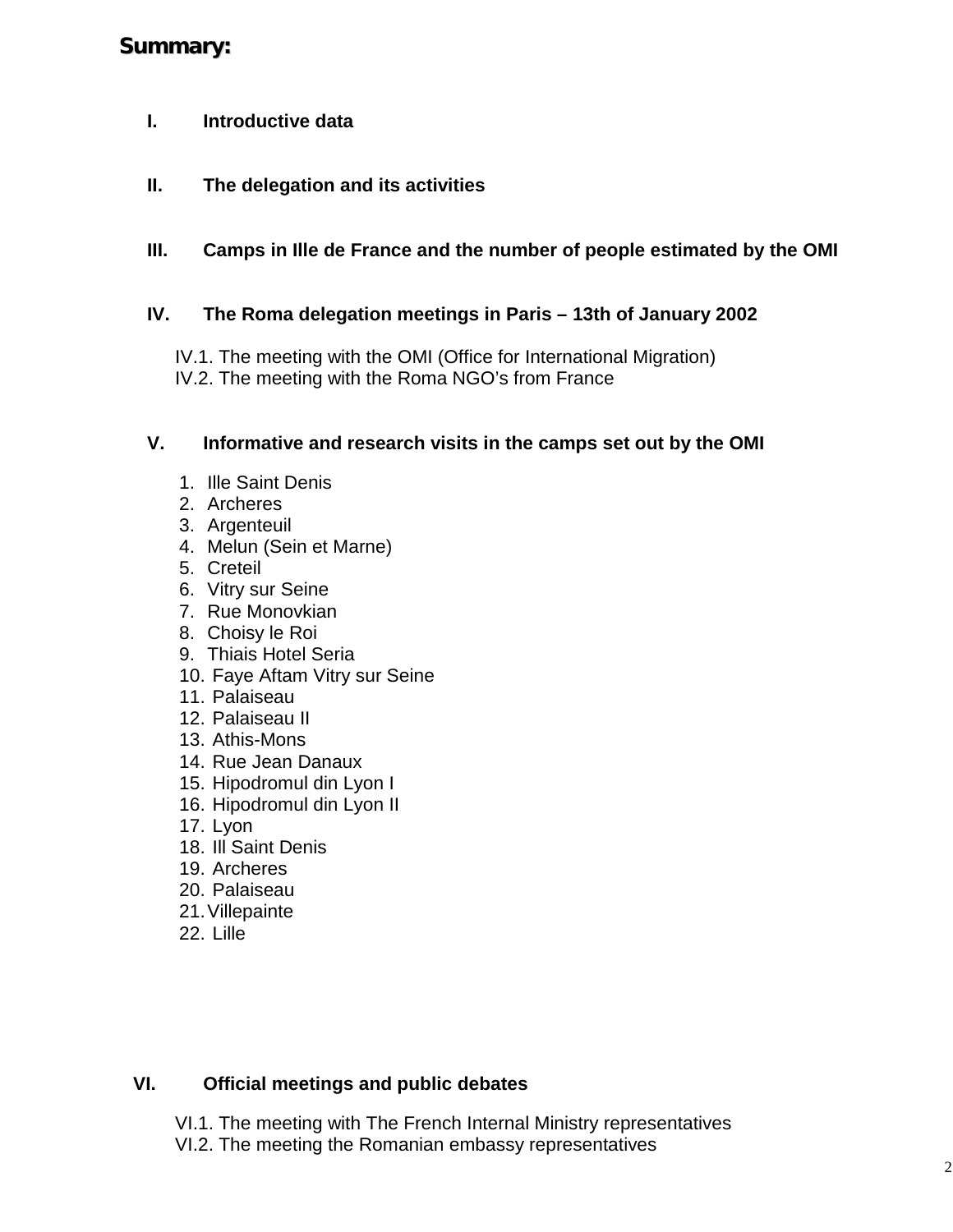VI.3. The meeting in Paris with the IOM representatives VI.4. The meeting with French Roma and human rights associations

- **VII. Conclusions and recommendations regarding the camps visited by the Roma delegation in the Ille de France area**
- **VIII. The statement made by the Romani CRISS and Aven Amentza associations concerning their visit in the Ille de France area; Paris, 20th of January 2003**

#### **IX. Romanian legislation on legal and illegal crossing of the frontier, on crimes committed in other countries, The Schengen Treaty and EU admission terms about free travel of Romanian citizens**

- IX.1.State border and illegal crossing in accordance with the 105th/2001 decree
- IX.2.Illegal crossing of a foreign border in accordance with the 112th/2001 decree
- IX.3. Comparison between the provisions regarding crossing a state border as found in the 105/2001 and 112/2002 decrees.
- IX.3.1. Comparison of the sanctions provided in the two decrees
- IX.3.2. The suspension of the right to use a passport after illegally crossing a state border
- IX.3.3. Justice formalities regarding the crimes regulated by the 112th/2001 decree
- IX.4. Provisions regarding the passport emission system and temporary suspension Of passports for Romanian citizens
- IX.5 The implementation convention for the Schengen Treaty and its provisions regarding Romanian citizens' free travel
- IX.5.1. The provisions of the implementation convention for the Schengen Treaty
- IX.5.2. Regulations for Romanian citizens' free travel

## **I. Introductive Data**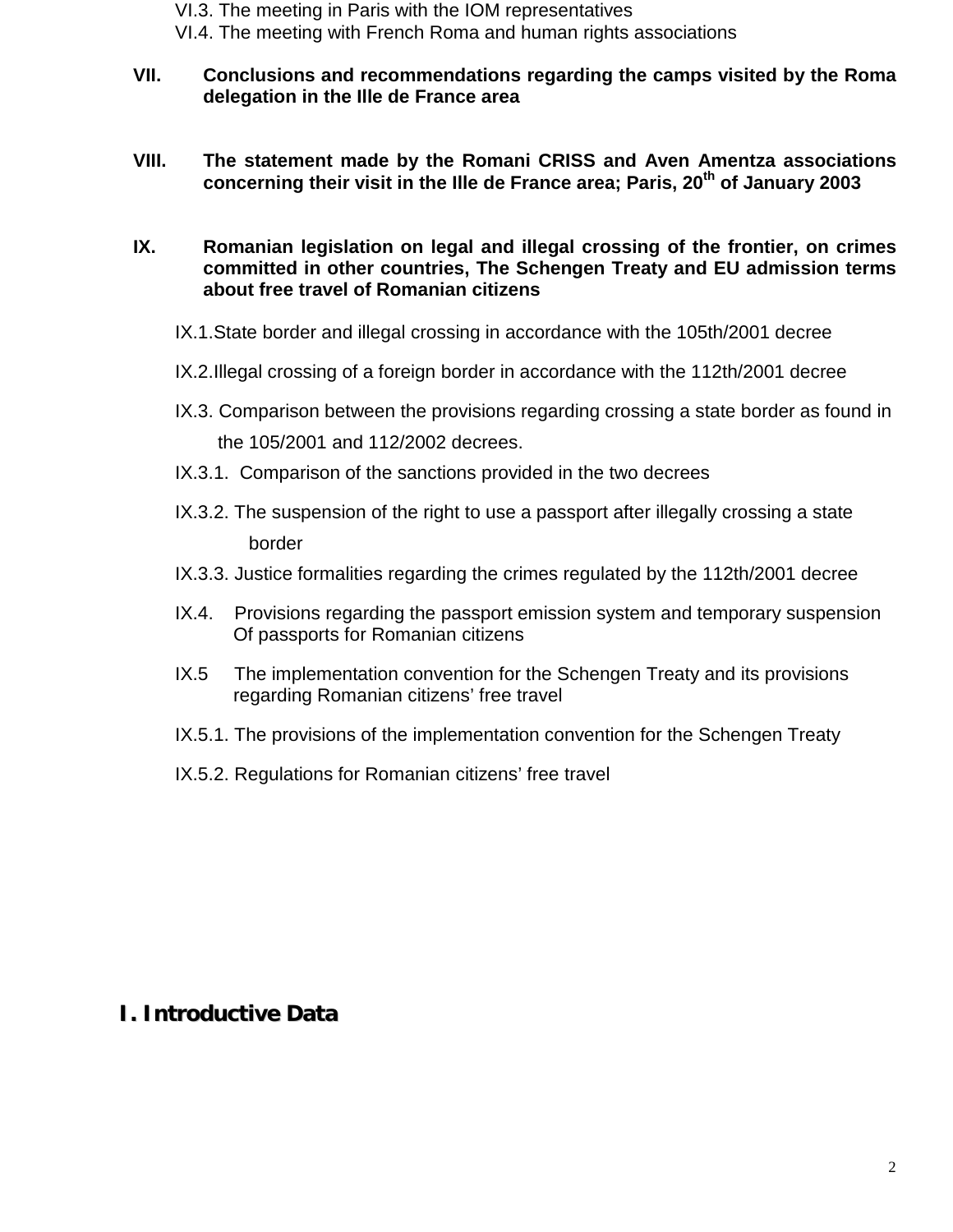Romani CRISS – the Roma Center for Social Intervention and Studies – based in Bucharest, signed together with OMI (Office for International Migration) the "Convention for informing Roma citizens in France", as part of the humanitarian repatriation program of the OMI.<sup>[1](#page-3-0)</sup>

According to this convention, valid starting with the  $13<sup>th</sup>$  of January 2003, Romani CRISS has the task to visit the camps where the target groups can be found and to inform about the help that can be provided for them in Romania in terms of socio-professional reintegration and educational programs.

Romani CRISS should offer all explanations necessary for them to understand all useful provisions, keeping in mind their status in France and the administrative and judicial procedures that involves them.

Based on the results of this program a final report will be written in order to recap the terms by which these informative sessions work, the evoked topics, the problems brought up by the participants, the number of sessions and meetings organized in every camp and the number of participants present at all meetings.<sup>[2](#page-3-1)</sup>

This mission includes the camps in the Ille de France district (L'essonne, Hauts de Seine, Seinte et Marne, Seine, Sainte Denis, Val de Marne, Val d'Oise, Yvelines) and the Rhone district.<sup>[3](#page-3-2)</sup>

# **II**. **The delegation and its time-table**

Based on the Convention, a delegation formed of [4](#page-3-3) people<sup>4</sup> went to France, between the 13<sup>th</sup> and the 20<sup>th</sup> of January, for research on the status of the camps inhabited by Roma from Romania.

The visit included meetings with a number of the inhabitants of those camps, Roma association from France, French human rights organizations, representatives from OMI, the Social Works Ministry, the Internal Affairs Ministry, mayoralties, the Romanian Embassy and the representative of the OSCE/ODIHR Contact Point for Roma and Sinti.

The visit also included a debate with Roma associations and NGO's in France and a press conference at the Medicine du Monde headquarters on the  $20<sup>th</sup>$  of January 2003; during this meeting the delegation presented its statement.

# **III. Camps in Ille de France and the estimated number of inhabitants (according to the IOM)**

<span id="page-3-1"></span><span id="page-3-0"></span><sup>&</sup>lt;sup>1</sup> From the convention between Romani CRISS and the OMI, in place since the 13<sup>th</sup> of January 2003 <sup>2</sup> From the CRISS-OMI convention, article 2 – Romani CRISS atributions<br><sup>3</sup> From the CRISS-OMI convention, article 4 – im

<span id="page-3-3"></span><span id="page-3-2"></span> $4$  Costel Bercus – Executive Director, Romani CRISS, Vasile Ionescu – President, Amen Aventza, Dezideriu Gergely – Attorney, Romani CRISS, Daniel Radulescu – Social worker, Romani CRISS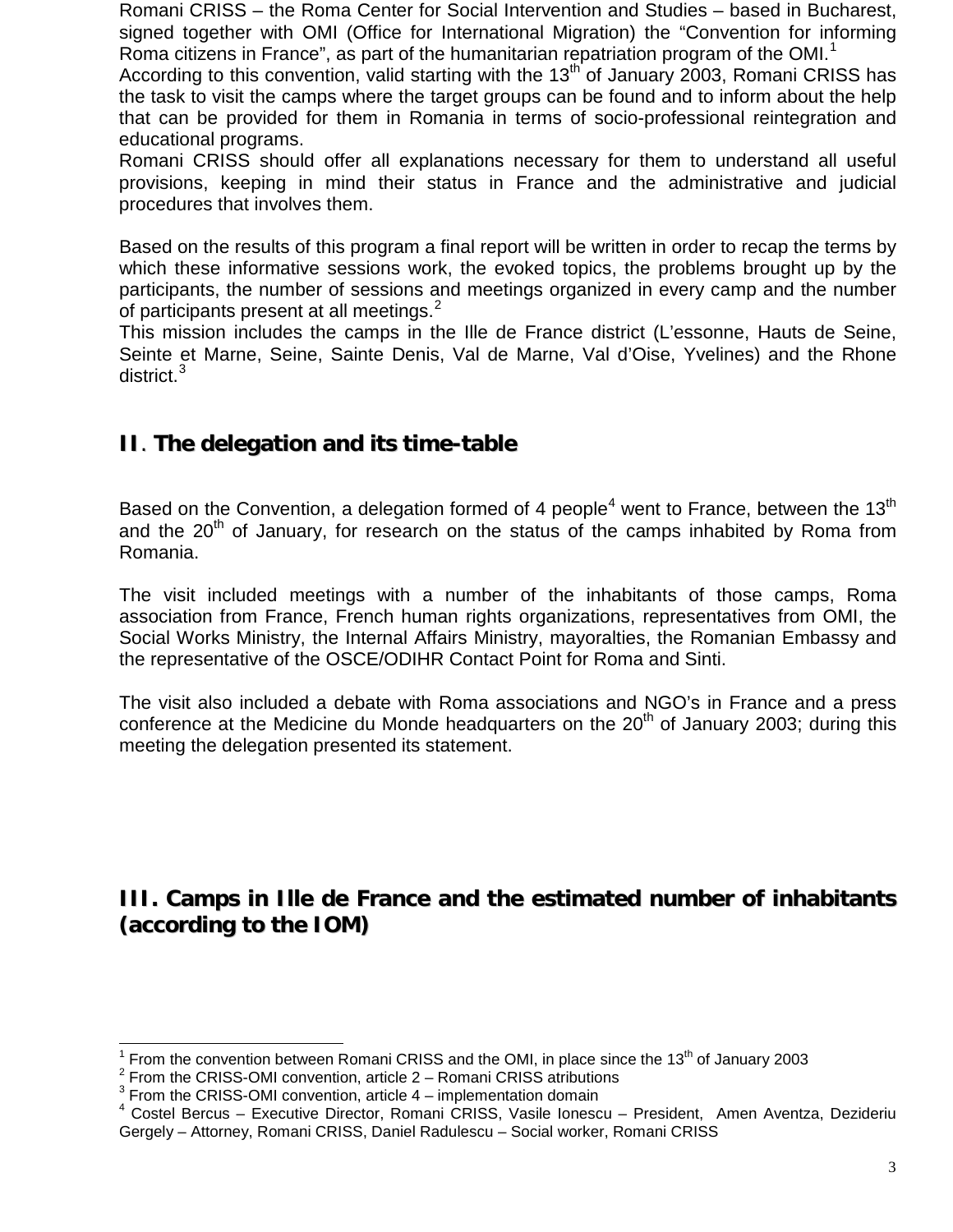According to the OMI data, included as addenda to the Convention signed with Romani CRISS, in the camps situated in the Ille de France region there are about 2110 Roma originating from Romania:

| No. | Camp name                            | <b>Number of people</b> |
|-----|--------------------------------------|-------------------------|
| 1.  | Vaulx en Velin                       | 100                     |
| 2.  | Alte campusuri din Rhone             | 200                     |
| 3.  | Lieusaint                            | 150                     |
| 4.  | Boissise le roi (Melun)              | 25                      |
| 5.  | Acheres                              | 140                     |
| 6.  | <b>Viry Chatillon</b>                | 20                      |
| 7.  | Grigny                               | 70                      |
| 8.  | Palaiseau                            | 100                     |
| 9.  | Athis mons                           | 60                      |
| 10. | <b>Gennevilliers</b>                 | 40                      |
| 11. | Ile Saint Denis                      | 100                     |
| 12. | Montreuil                            | 130                     |
| 13. | <b>Creteil Parking station Total</b> | 108                     |
| 14. | Vitry rue Henaff                     | 112                     |
| 15. | Alte campusuri in Val de Marne       | 605                     |
| 16. | Argenteuil                           | 105                     |
|     |                                      |                         |

**Total 2110**

#### **Other estimations**

According to analysis by French researchers, there are about 15.000 Roma in France, about 4.000 of them being in different states of illegality.<sup>[5](#page-4-0)</sup>

# **IV. Preliminary meetings of the Romanian delegation in Paris, 13th of January 2003**

**IV.1 The meeting in Paris with representatives from the OMI and French Roma associations.**

<span id="page-4-0"></span><sup>5</sup> According to Dana Dimescu, researcher in Paris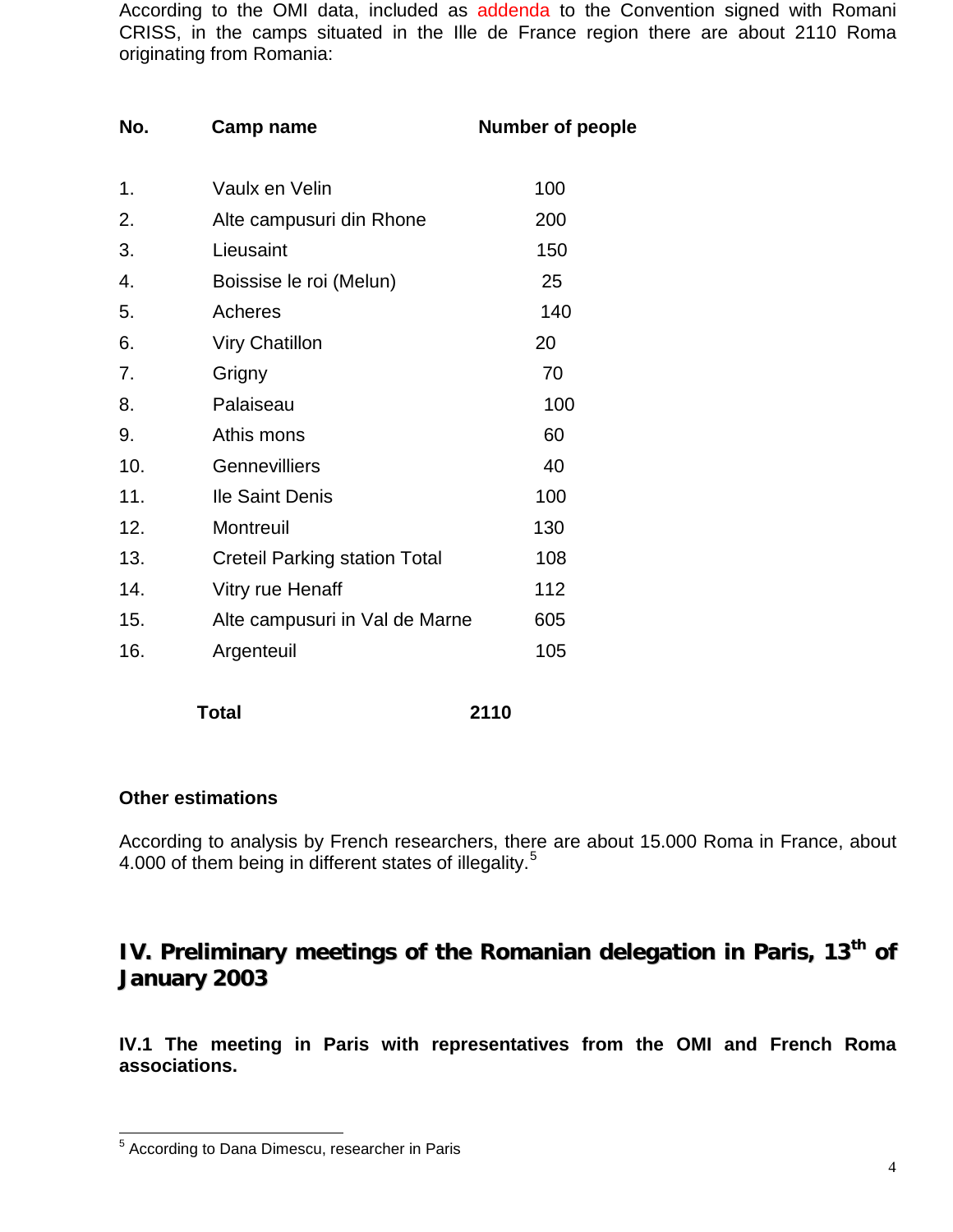During this meeting the OMI representatives presented their objectives regarding the Romani CRISS visit, according to the previously signed agreement:

- During their visits, the CRISS and OMI representatives will inform the Roma about the existence of a program for humanitarian repatriation
- This program has two phases: one about their return to Romania and the second about their social reintegration
- The first phase includes an aid from the OMI of 153 EURO/adult and 46 EURO/child, cover of all transport expenses and the possibility of carrying 40kilos extra luggage.
- The second phase consists of social reinsertion of the voluntary repatriated people and it involves the OMI representatives in Romania. The repartees will contact the Bucharest-OMI delegation. There are some alternatives: a file will be created in order to provide aid for a certain amount of time, and OMI will give 3600 EURO for families who come up with an enterprise project.
- The OMI supported and promoted the idea of making a clear difference between people voluntary repatriated and the ones who were expulsed by the French authorities. The difference would be that the repartees would not have to suffer any legal sanctions at their return in Romania.
- Considering this, the OMI representatives informed all those present at the meeting that the French embassy in Bucharest notified the Internal affairs Ministry of this problem. According to the OMI representatives, in all previous cases of voluntary repatriation there weren't any interdictions noted on their passports.

## **IV.2. The meeting with the Roma NGO's in France**

The representatives of the French NGO's brought up the following issues:

- The existence of some guarantees about the implementation of the voluntary repatriation program, especially the social reinsertion phase. We have to keep in mind the social and economic aspects of the Roma people's return to Romania. "These people don't have anything back home". Most of the Roma interviewed said that they would rather suffer in France than in Romania.
- Some Roma organizations from France expressed their disagreement with the repatriation program and stated that the whole program should be closely surveyed, from both sides (French and Romanian).
- Also, a clear distinction should be made between individuals on grounds of their legal or illegal situation in conformity with both French and Romanian legislation.
- The meetings should be orientated towards a solution for the Roma situation in France, considering that some of them have been living in France for more than 5 years.
- Following recent discussions in Parliament of a new internal security law Ministry's Szarcozy policy is oriented towards creating a safer life for French citizens. His strategy gives an important role for the Roma community since they have very high visibility and they are a very vulnerable group.
- The political speech concerning the Roma in France is of a "demagogical" nature, even the French nomadic gypsies' having more and more problems.
- The Roma organizations should involve themselves in a close survey over repatriation and expulsion processes followed by a monitoring of their situation in Romania.
- From CRISS point of view, the problem is identifying the ones repatriated from the ones who were expulsed and are now returned in Romania. For example the ones who came back from Switzerland don't meet any of the terms for reintegration.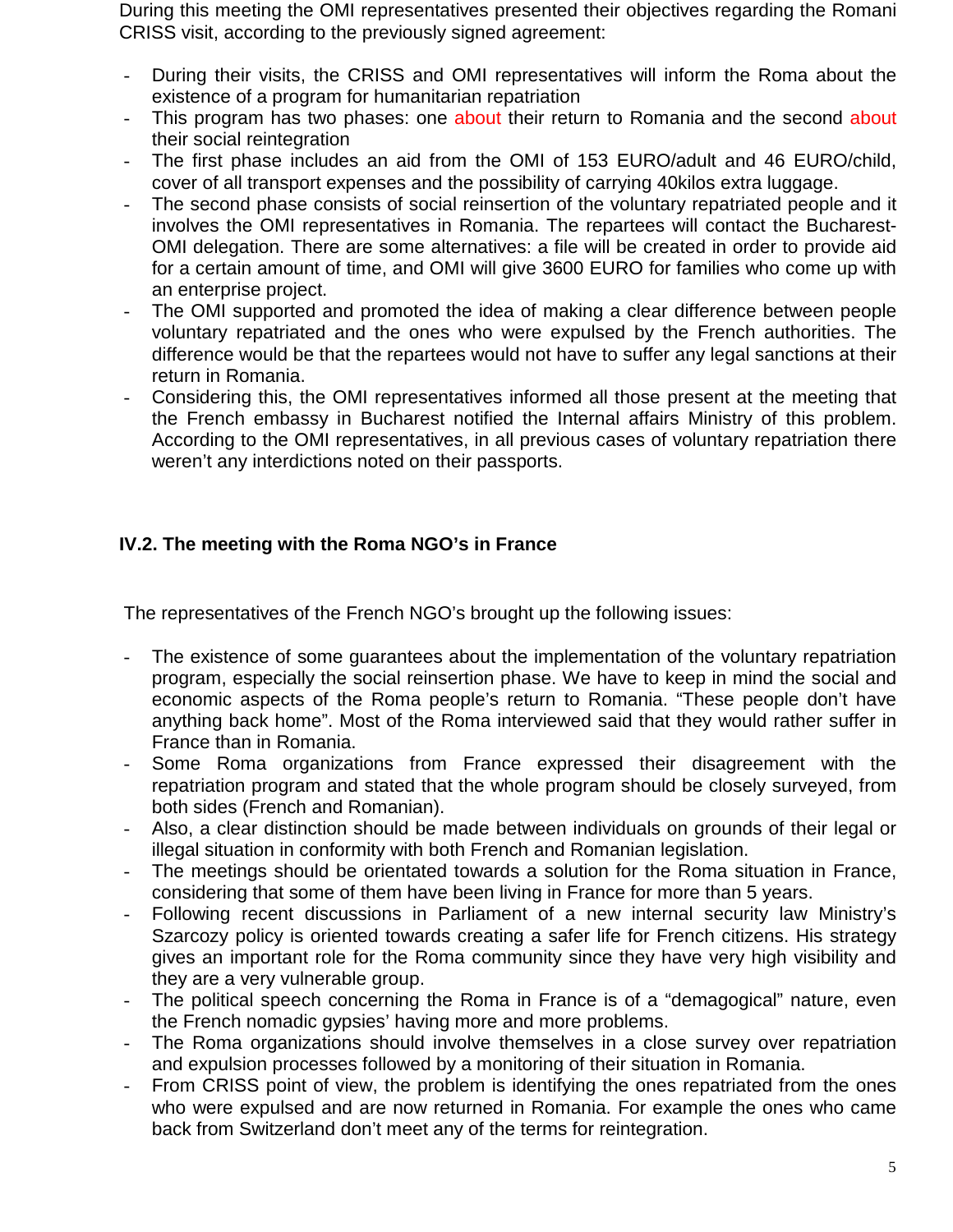- Collaboration between the two governments is needed along with agreements between central and local authorities
- The guarantees for the social reinsertion of those who come back to Romania is another issue that should be widely debated
- The statements made at Warsaw and Sibiu should be implemented; local and central administrations should get involved.

# **V. Informative and research visits in the camps set out by the OMI**

The Roma associations' delegation from Romania divided into two teams formed of 2 Roma representatives and 2 OMI representatives who visited the camps included in the schedule. Both teams had an Internal Ministry representative along with them, all trips being made with the help of the French Police. The visits started every day with 5.30. Most of the times before visiting the camps there were meetings with local authorities' representatives.

#### **1. Ille Saint Denis**

Place: Paris

**Campus:** Ille Saint Denis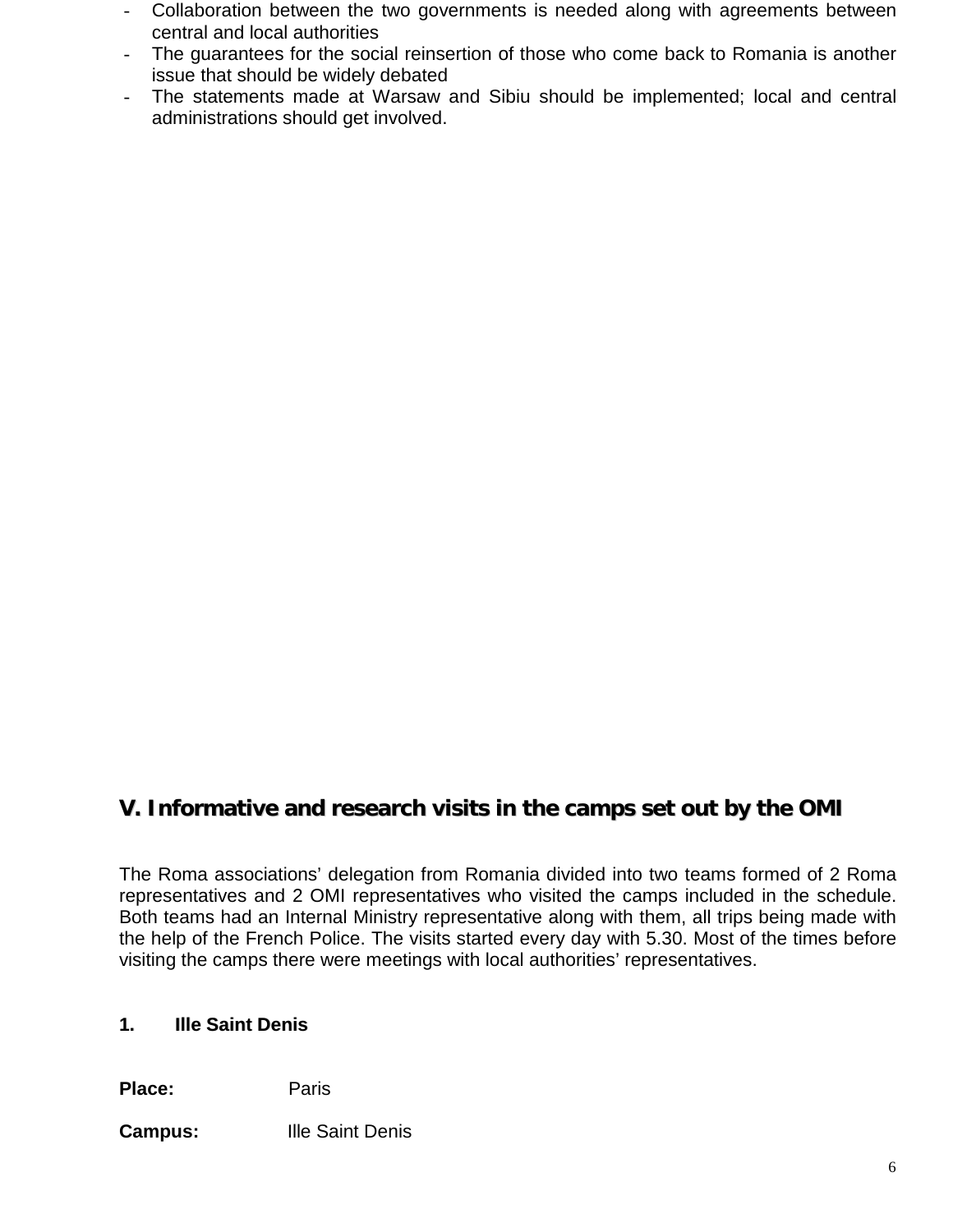**Delegation:** D.Gergely, 2 OMI representatives

**Meetings**: Local authorities

**Camp talks with:** app. 25 people (men, women, and children)

**Themes:** legal and socio-economical situation, voluntary repatriation, expulsion

#### **Local authorities point of view: meeting at the Saint Denis district authority headquarters**

According to the Saint Denis authorities the Roma group situated in Ille Saint Denis has denied any kind of contact with them, including healthcare. Some of the individuals present there have families and some don't, summing a total of 80 people, and the local authorities are preparing to expulse them. They are living in an abandoned factory since June 2002, after they were sent away from another city earlier. In July there were two violent events and their neighbors requested their departure.

The problem is that the authorities consider a security issue the fact that they improvised heating and electrical systems in the factory.

It seems that the Roma here don't beg and there are no inabilitated people, they are daily workers or they wipe windshields. There have no person to keep contact with the authorities. The only contact was with Medicine du Monde and the Red Cross. Representatives from the Romanian embassy visited them in July.

## **On location data**

There are about 40 people living in the old Saint-Denis factory, some of them being from Braila, Bacau, Bucuresti, Slobozia and Iasi. At least 4 families are living in improvised areas with heating and electrical systems they built. The others live in tents inside the building. Their ages vary from 20 to 50 years. Among them there are two tuberculosis cases, one being in a hospital.

- These families have lived in France for the past five years and were sent away from another village before arriving in Ille Saint Denis.
- Most of them have passports and never had any problems with the police
- They say they are in the city database, and some of them have a "Carte du Sejour" but from other cities. Those should be updated. They also said the mayoralty sent them firewood.
- The ones we interviewed are aware of the existence of the repatriation program but they say it doesn't have enough guarantees for them, especially in Romania. So this isn't a good enough solution and they'd rather stay in France because in their opinion Romania doesn't offer enough social, economic and anti-discrimination guarantees. They also said that they have nothing back home because they soled everything when they left.
- They would rather live with the minimum they can earn in France. What they earn in France in one day they earn in Romania in a whole month. One person can earn up to 30- 40 euro/day in France.
- They said they are not beggars, that they do unqualified labors, legally and illegally.
- They want to work legally in France rather than come back to Romania.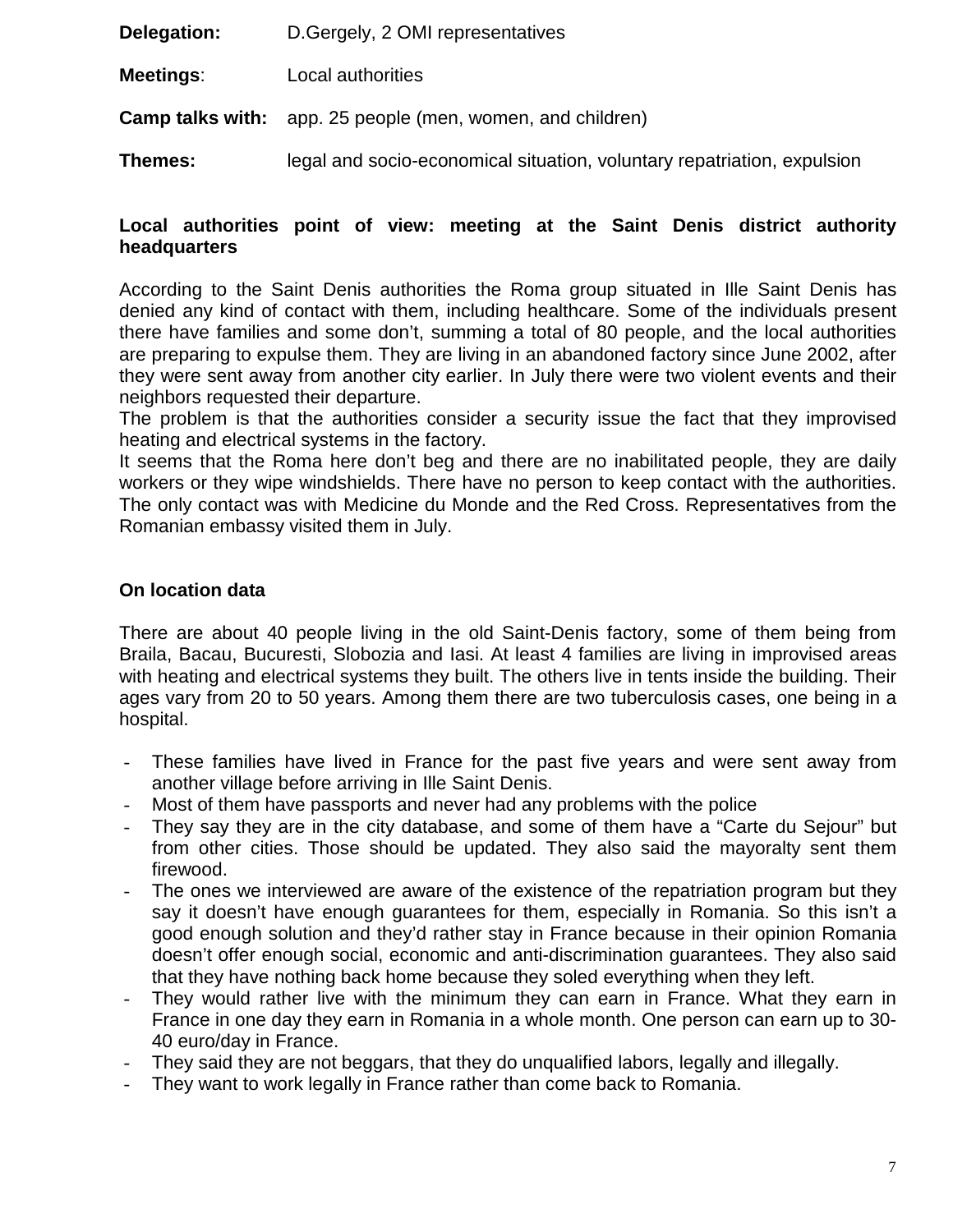- The Red Cross and Medicine du Monde visited the site and offered their support and also they received aids from the local authorities. The healthcare organizations offered to find another place to live.
- Some of them are very good French language speakers and could be very good contacts with the authorities. Mr.S speaks fluent French and has good knowledge of their situation in France and in Romania.
- It is quite probable that this only a transit point for them. While we were preparing to leave one of the families was loading their belongings into a car.

#### **2. Archeres**

| Place:           | Paris                                                                   |
|------------------|-------------------------------------------------------------------------|
| Campus:          | Archeres                                                                |
| Delegation:      | V. Ionescu, D. Gergely, 2 OMI representatives                           |
| <b>Meetings:</b> | prefecture representatives                                              |
| Camp talks with: | app. 40 people (men, women and children)                                |
| Themes:          | legal and socio-economical situation, voluntary repatriation, expulsion |

#### **The local authorities point of view – meeting at the prefecture headquarters**

The first Roma came here in 2001 and located themselves in trailers at Archeres; in about 9 months the number of trailers went up to 50. There are about 200 Roma here; Archeres seems to be a transit point because there are people coming and going all the time. The area they are situated in is peripheral, close to a protected forest and an industrial area. Their waste is a threat to the environment and especially to the St.Germain forest. There were controls made to check their papers and the authorities stated that about 90% have papers in order, most of them having a tourist pass. There were also cleaning operation in the area, the waste collected reaching 40 tons and also twp pest control actions. There were also healthcare operations to insure care for the sickly. The Police have no proof but they think that anti-social acts like human traffic and prostitution take place in this area. In the last two winters the authorities main problem was insuring their heating, and 23 people were hospitalized (3 of them being cases of mammary cancer). The families of those interviewed stated that most of the children have schooling. The contact person and leader of the camp is Mr. Iordache. The prefecture regards their expulsion as the only viable solution to their problem. The mayoralty doesn't seem to agree with this, a very good proof being the fact that they brought in a lot of humanitarian institution.

**On location data** – At start the Roma living at this camp didn't receive us very well; the members of the team were asked to show some identification and to explain which organizations they represent. They had been noticed of our arrival but they associated it with an intervention to force them to go home as an alternative to a police action.

- There are over 40 trailers at Archeres; in them are living app. 200 Roma. During the interviews about 40 people talked to us. The Roma in Archeres taped the discussions with a camcorder.

- Most of them Roma here are from Garla Mare, a village in the Mehedinti district and some from the Buzau district, also all of them being from the same village.
- The people we interviewed are very well aware of the repatriation terms but the whole process isn't safe enough for them. They all agree that in Romania they won't be able to go beyond the extreme poverty level. More than that they said that in Romania they must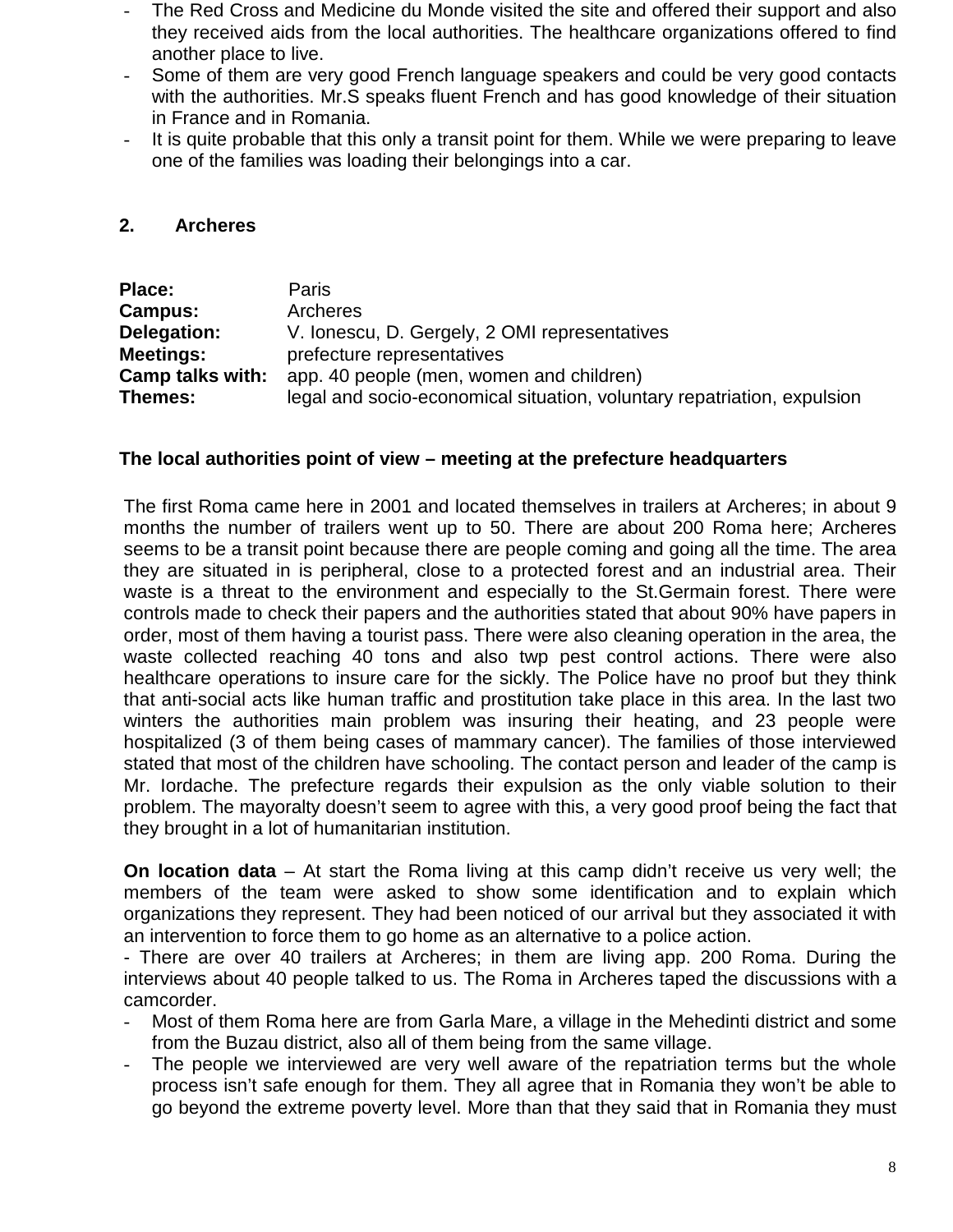face a lot of discrimination, especially in public services or when they want to get hired. Want they earn on a daily basis in France they would earn in a month in Romania.

- These people have been here for the last two years. The people we interviewed said they had Romanian passports. Some of them also have papers for staying in France and have applied for receiving asylum in France for a period between 3 and 6 months. On the documents they showed us we found they had appointments with the local authorities in September and October. One special case was someone who had all the Romanian papers but couldn't get asylum because in his passport there was a mistake: they wrote his birth date 17 instead of 07.
- Some of the people we talked to came here from other countries, like Spain or Italy and settled at Archeres.
- All the children in the camp are at least 5 years old, and they say that the older ones all have schooling
- According to their declarations, they are getting help from the mayoralty and from the Catholic Church; the children are going to school and they are speaking very good French.
- Some of the Roma applied for territorial asylum but some are here with tourist visas. The ones we interviewed stated that they didn't break the 90 days limit, but there are enough who did.
- They said they work illegally or they steal or beg; in the camp there are some cars belonging to the Roma here.
- Most of them want to legalize their staying in France and dislike the idea of going back home; the Roma in Archeres are represented with the local authorities by their leader Mr. Iordache
- The Police say that they suspect some of the girls from the camp that they are prostitutes. Several girls looked like they were doing that, but nor the police or we have any proof of this.

## **3. Argenteuil**

| <b>Place:</b>    | Paris                                                                   |
|------------------|-------------------------------------------------------------------------|
| <b>Campus:</b>   | Argenteuil                                                              |
| Delegation:      | V. lonescu, D. Gergely, 2 OMI representatives                           |
| <b>Meetings:</b> | prefecture representatives                                              |
|                  | <b>Camp talks with:</b> app. 30 people (men, women and children)        |
| Themes:          | legal and socio-economical situation, voluntary repatriation, expulsion |

#### **The local authorities point of view – meeting at the prefecture headquarters**

There are app. 100 people living in trailers and improvised locations near Argenteuil. Their problem is that they live very near the Sena, which legally means they occupy an area endangered by flooding. More than that, the area is owned by the mayoralty, so they are occupying it illegally. Their evacuation is necessary both for safety and administrative reasons.

**On location data** – The Roma here are living in improvised homes and in trailers and they are using improvised heating and electrical systems. Most of them are coming from the Bucharest area.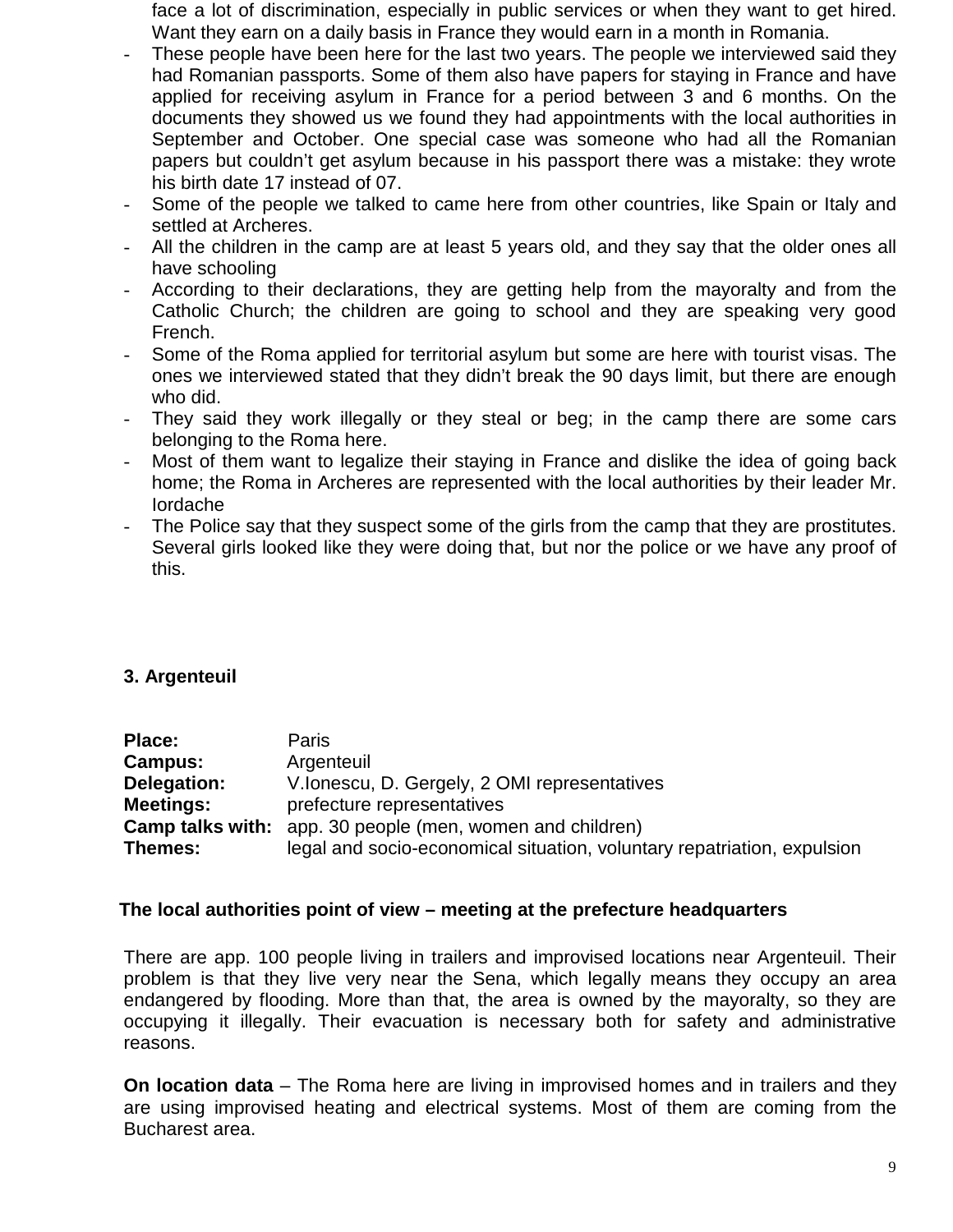- They are aware of the facilities provided by the repatriation program: different aids for adults and for minors, paying for their transport and the 40kilo luggage surplus. All information about the repatriation program and the terms for receiving the financial aid but the interviewed people said the program isn't safe enough for them, especially after arriving in Romania.
- The Roma are partially interested in the voluntary repatriation program but many say they would rather stay in France, because the discrimination is a lot worse in Romania than in France.
- Some of them own cars; one was fined with 90euro. He says he should have gone to the police station but he doesn't speak any French.
- The Roma stated that they are living in France for 4 years and most of them don't want to come back in Romania.
- They want to make contact with the authorities and with the Roma organizations in France

#### **4. Melun (Seine et Marne)**

| <b>Paris</b>                                                            |
|-------------------------------------------------------------------------|
| Melun                                                                   |
| C. Bercus, D. Radulescu 2 OMI representatives                           |
| prefecture representatives                                              |
| app. 35 people (men, women and children)                                |
| legal and socio-economical situation, voluntary repatriation, expulsion |
|                                                                         |

#### **The local authorities point of view – meeting at the prefecture headquarters**

App. 100 people from 20 families are living in France for the last 10 years and the local prefecture initiated a project for their integration in French society. The authorities have granted them "visas" to stay in France and the mayoralty took on the task of inserting them into the labor market. There is a convention between the prefecture and the mayoralty that states that the mayoralty has the duty to organize their area. The cost for this was estimated at 1 million Euros, including the terrain and the housing. The objectives of this project must be attained in 3 years and contain initiatives in the sanitary, social and professional fields. Representatives from the Melun prefecture conceived this project in order to involve the Roma here in the activities, and their motivation to enter French society was a very important factor. 20 families were selected for this project. Unfortunately the project was stopped when some 40 other families occupied the terrain the mayoralty was preparing. These families arrived just months earlier and had problems with the police so the prefecture can't give them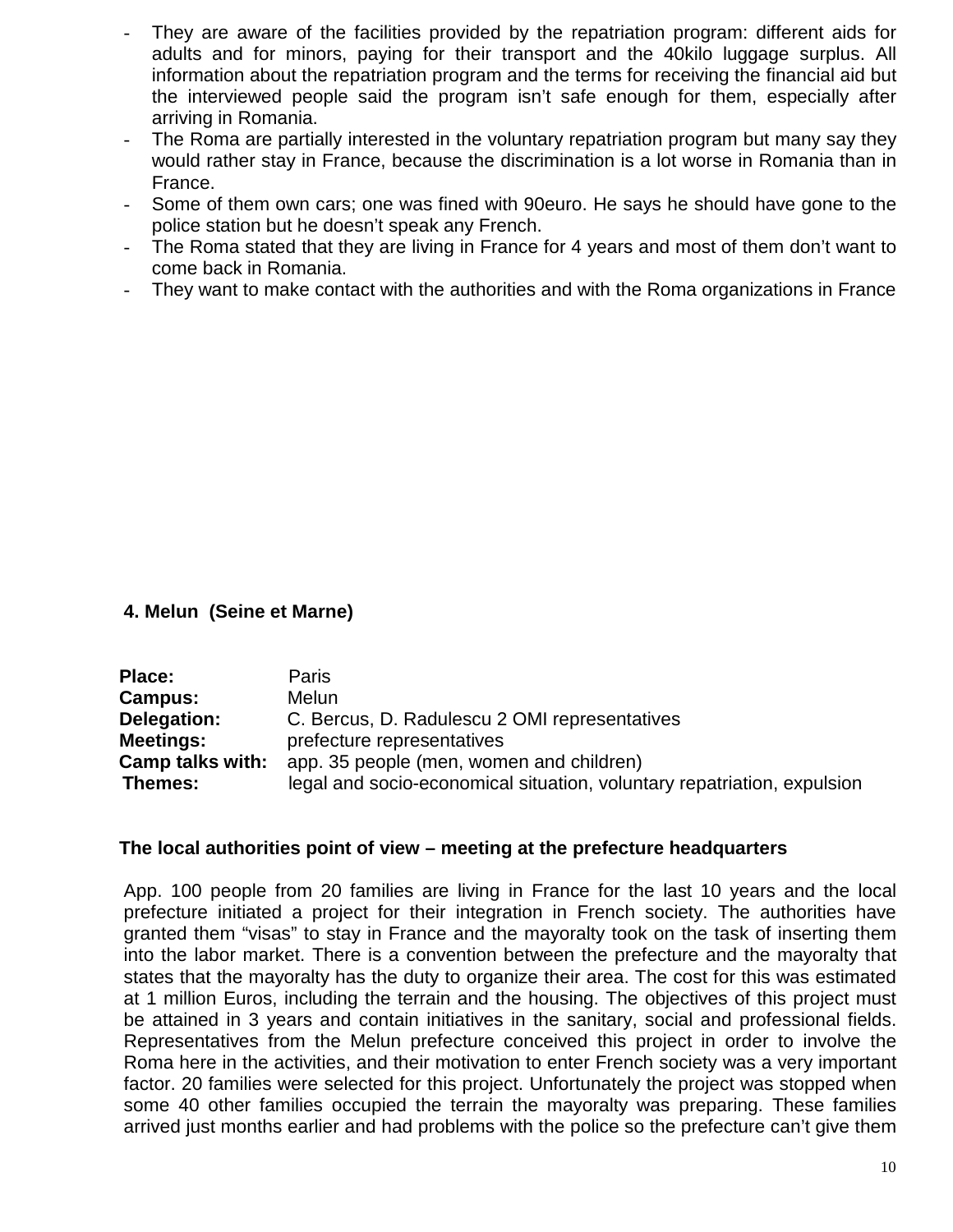visas. Expulsion procedures were started following a court order issued on the  $24^{\text{th}}$  of October 2002. These families will be sent home, through the repatriation program or by force. The 20 families remaining should occupy the area prepared for them at the end of March 2003.

**On location data** – The Roma are living in trailers in an industrial area near the city. Heating and electrical systems are improvised. There are 40 families, most of them from Arad and Timisoara.

- The people we interviewed are against voluntary repatriation. They would rather stay in France because they have nothing left back home, and the discrimination level in Romania and the general economic instability do not form a safe environment for them. They hope their situation will be solved by the authorities and with the help of the families that are part of the location project.
- Some of them own cars and their main activity is begging or stealing from shops or on the highway. They stated that the income they have in France in one day is equal to two weeks of staying in Romania.
- Some of the people we talked to have been here for less than 3 months so they are still there legally (tourist visa) but others have gone past the 90-day limit.

**5. Creteil**

| <b>Campus:</b>   | Creteil                                                                 |
|------------------|-------------------------------------------------------------------------|
| Delegation:      | C. Bercus, D. Radulescu 2 OMI representatives                           |
| <b>Meetings:</b> | prefecture representatives                                              |
| Camp talks with: | app. 25 people (men, women and children)                                |
| Themes:          | legal and socio-economical situation, voluntary repatriation, expulsion |

#### **The local authorities point of view – meeting at the prefecture headquarters**

The local authorities have informed us that there are about 100 Roma living in this camp. From the information given by the Val de Marne prefect, we know that the Roma are here illegally and they will be expulsed. Contact with this community has been kept through the Red Cross.

**On location data -** There are 100 Roma in Creteil; they live in trailers set under a bridge situated close to the highway and most of them are originating from Timisoara.

- Some of the people we talked to know about the voluntary repatriation terms and showed interest for the program. Others declared they have "Carte de Sejour" and that they are working illegally. Most of the people in this camp have been here for the last 10 years and are against repatriation. Most of the times they receive help from the Red Cross.
- Another activity is selling newspapers but there was nothing mentioned about begging
- About Romania they stated that the living standard is very low; also they mentioned the corruption in the administration and the healthcare institutions and the low access to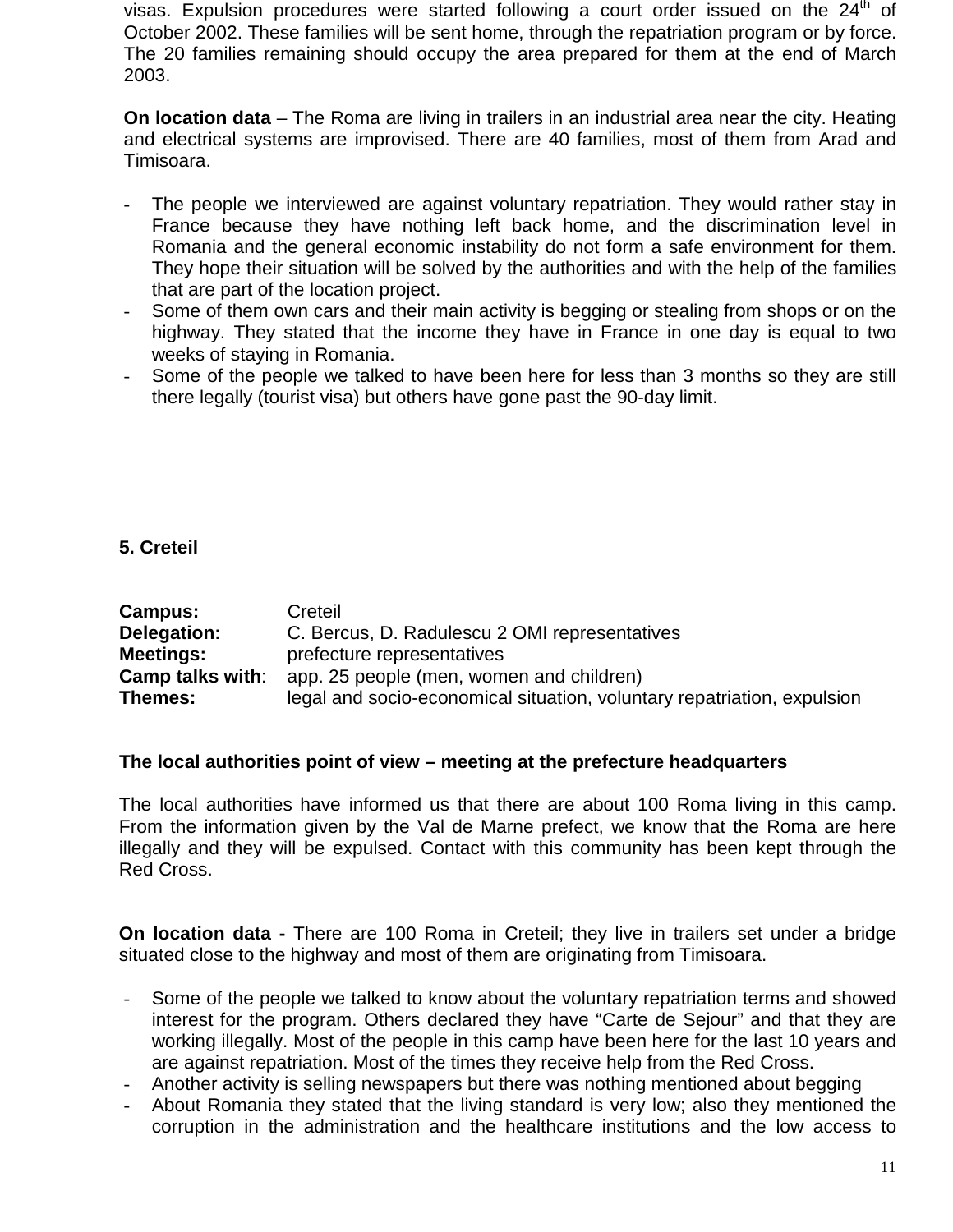public services. Some of them told us that they don't have anything left in Romania since they soled everything before their departure

Some of the ones we interviewed are willing to return in Romania and expressed their interest for the voluntary repatriation program

## **6. Vitry sur Seine**

| <b>Campus:</b>          | Vitry sur Seine                                                         |
|-------------------------|-------------------------------------------------------------------------|
| Delegation:             | C. Bercus, D. Radulescu 2 OMI representatives                           |
| <b>Meetings:</b>        | prefecture representatives                                              |
| <b>Camp talks with:</b> | app. 20 people (men, women and children)                                |
| Themes:                 | legal and socio-economical situation, voluntary repatriation, expulsion |

#### **The local authorities point of view – meeting at the prefecture headquarters**

According to the local authorities there are 60 people living illegally in the Vitry sur Seine camp. The prefect told us that he had just reached the decision to evacuate them.

**On location data** – The Romanian delegation and the OMI and Red Cross representatives discovered that there were no Roma in this camp. They were all Moldavian citizens.

- We informed the people there about the possibility of entering the voluntary repatriation program and about the prefecture decision to evacuate them.
- Some of the ones we talked to were not aware about the prefecture decision and expressed their interest for the repatriation program. From what we were told, most of the people here are illegal workers in several places; very few still have a visa; the only help they receive is from the Red Cross.

#### **7. Rue Manovkian (Paris)**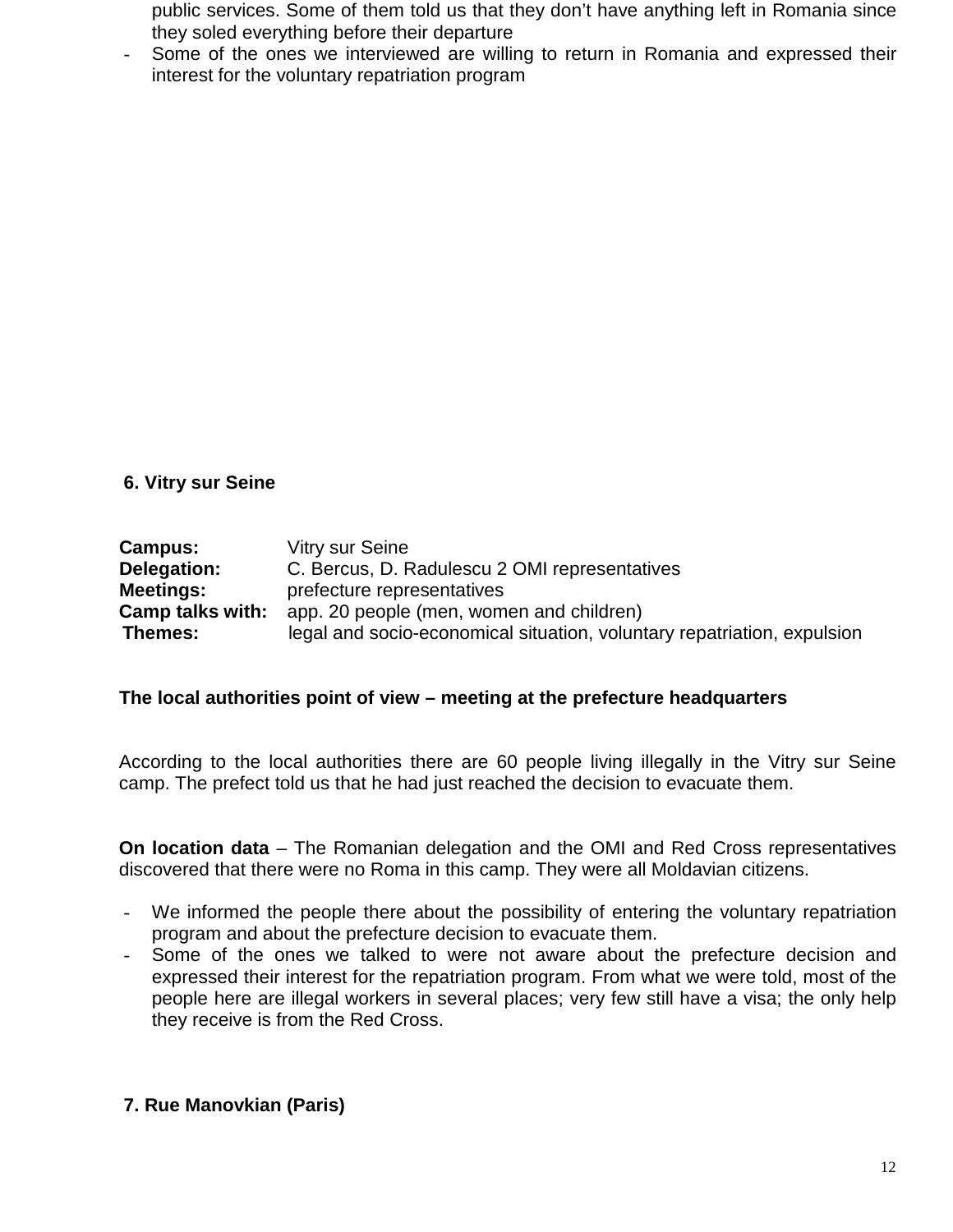| <b>Campus:</b>   | Rue Manovkian                                                           |
|------------------|-------------------------------------------------------------------------|
| Delegation:      | C. Bercus, D. Radulescu 2 OMI representatives                           |
| <b>Meetings:</b> | prefecture representatives                                              |
|                  | <b>Camp talks with:</b> app. 16 people (men, women and children)        |
| <b>Themes:</b>   | legal and socio-economical situation, voluntary repatriation, expulsion |

The Romanian delegation and the OMI and Red Cross representatives discovered the same situation as in the previous camp: there were no Roma here, only Moldavian citizens.

#### **8. Choissie le Roi**

| Delegation:      | C. Bercus, D. Radulescu 2 OMI representatives |
|------------------|-----------------------------------------------|
| <b>Meetings:</b> | Red Cross representatives                     |

The Red Cross representatives showed us the camp from where 700 Roma were evacuated.

#### **9. Thiais Seria Hotel**

| Delegation:      | C. Bercus, D. Radulescu 2 OMI representatives                           |
|------------------|-------------------------------------------------------------------------|
| <b>Meetings:</b> | prefecture representatives                                              |
|                  | <b>Camp talks with:</b> app. 20 people (men, women and children)        |
| Themes:          | legal and socio-economical situation, voluntary repatriation, expulsion |

The Seria Hotel is the location to which some of the 700 refugees from Choissie le Roi were transferred, because the camp was demolished. These people don't have any visas anymore. The Paris prefecture decided to expulse them but they didn't fix a date for the evacuation from French territory. They often have contacts with the Red Cross.

**On location data** - There are 20 people living in the Seria Hotel; they are coming from different parts of Romania, from Craiova, Timisoara, Bucharest, and Arges. Their activities are begging, illegal labor and selling papers.

Some of the ones we talked to expressed their interest for the OMI repatriation program, but they have problems with the guarantees provided by the Romanian administration. 50 yearold from Timisoara says: "If I beg on the streets of Paris, I make at least 5 Euro a day, in Romania I don't earn 1 euro because I don't have a job. And if I were to beg in Romania that wouldn't be better because people there are poor and don't have anything to give away".

#### **10. Faye Aftam Vitry sur Seine**

| Delegation:      | C. Bercus, D. Radulescu 2 OMI representatives                           |
|------------------|-------------------------------------------------------------------------|
| <b>Meetings:</b> | prefecture representatives                                              |
|                  | <b>Camp talks with:</b> app. 20 people (men, women and children)        |
| Themes:          | legal and socio-economical situation, voluntary repatriation, expulsion |

There are about 40 families living in this camp.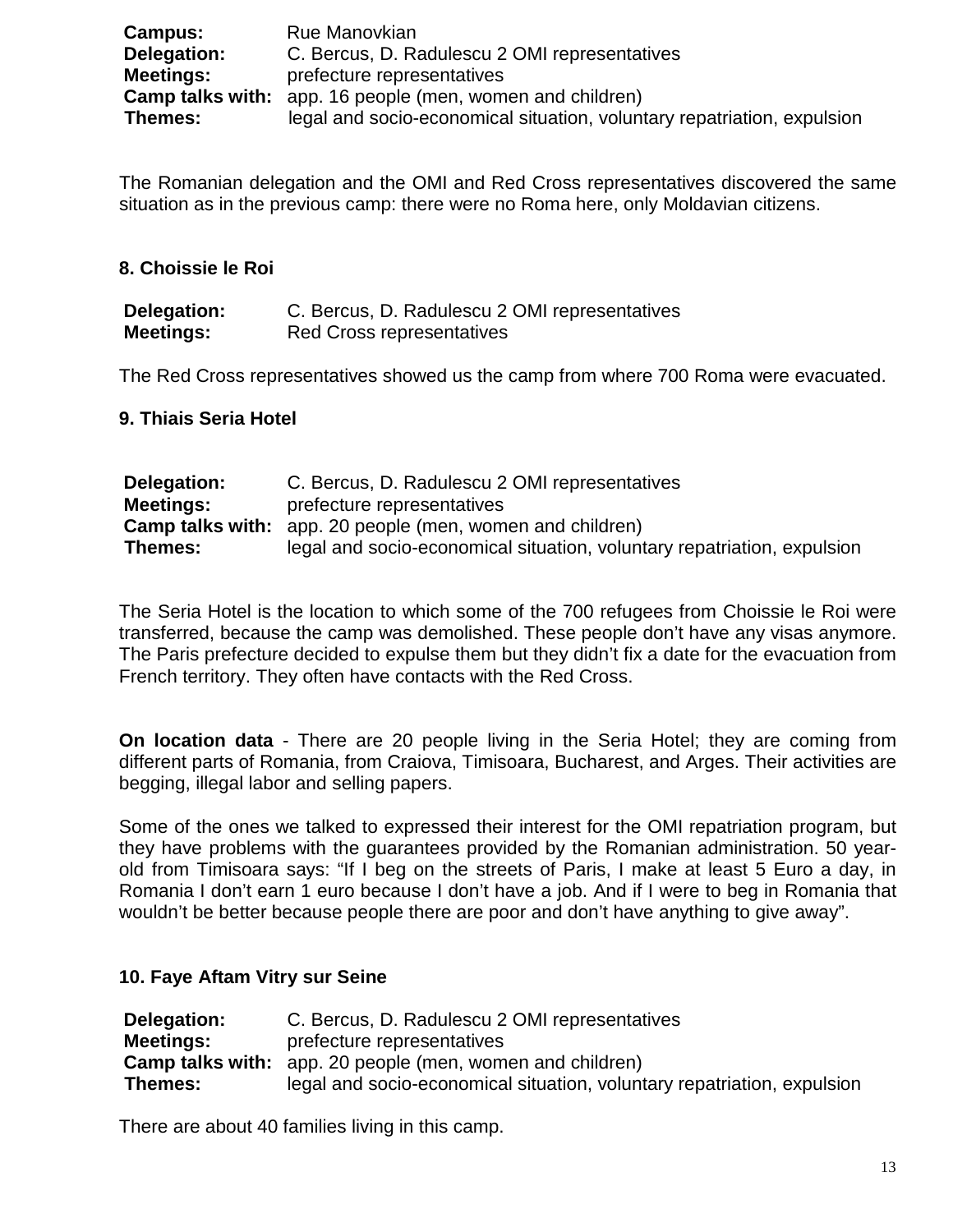## **11. Palaiseau**

#### **12. Palaiseau II**

| Delegation:      | C. Bercus, D. Radulescu, V. Ionescu, D. Gergely and OMI representatives |
|------------------|-------------------------------------------------------------------------|
| <b>Meetings:</b> | prefecture representatives                                              |
|                  | <b>Camp talks with:</b> app. 30 people (men, women and children)        |
| Themes:          | legal and socio-economical situation, voluntary repatriation, expulsion |

#### **The local authorities point of view**

Both teams met with Palaiseau prefect, the primary topic of the discussion being the living standard of the Roma in the area. The prefect told us that the evacuation decision was made because a terrain was illegally occupied (part of the land they occupy is owned by the mayoralty and part by enterprisers). The decision is final and cannot be annulled. The evacuation process had already started. The prefect and the mayoralty people tried to convince them to leave the premises but their action was unsuccessful. The authorities identified three sites in the area: one in the industrial area (ITTA) – between 80 and 100 people, Jivizi (150) and Saint-Michel (60-85). The authorities believe that some of them are coming from Choissie le Roi.

**On location data** - When the Romanian Roma associations' delegation and the Palaiseau prefect visited these three camps they discovered that two of those camps were inhabited by Romanians not by Roma. This discovery was based on information given by the people present during our visit.

The people we interviewed are from the Maramures and Satu Mare districts and their main activities are on the labor black market. Most of the people here stay as long as their tourist visa lasts (90 days) and then return to Romania. They come back later, in accordance to the provisions of the Schengen Treaty and Romanian laws.

Some of the people we interviewed said that they have the legal right to work in France and rejected the idea of entering the voluntary repatriation program because they said there is no way this program can help them. Worker: "What are we tot do in Romania? We can't be sure that our situation will be better. You're coming from Romania. Don't you know what's going on there? You can't start as good business in Romania with 3600 euro."

The living terms in this camp are unacceptable. There is no waste collecting point, there is no water and the electricity connection was set up illegally.

#### **13. Athismons**

| Delegation:      | C. Bercus, D. Radulescu 2 OMI representatives                           |
|------------------|-------------------------------------------------------------------------|
| <b>Meetings:</b> | prefecture representatives                                              |
|                  | <b>Camp talks with:</b> app. 30 people (men, women and children)        |
| Themes:          | legal and socio-economical situation, voluntary repatriation, expulsion |

**The local authorities point of view**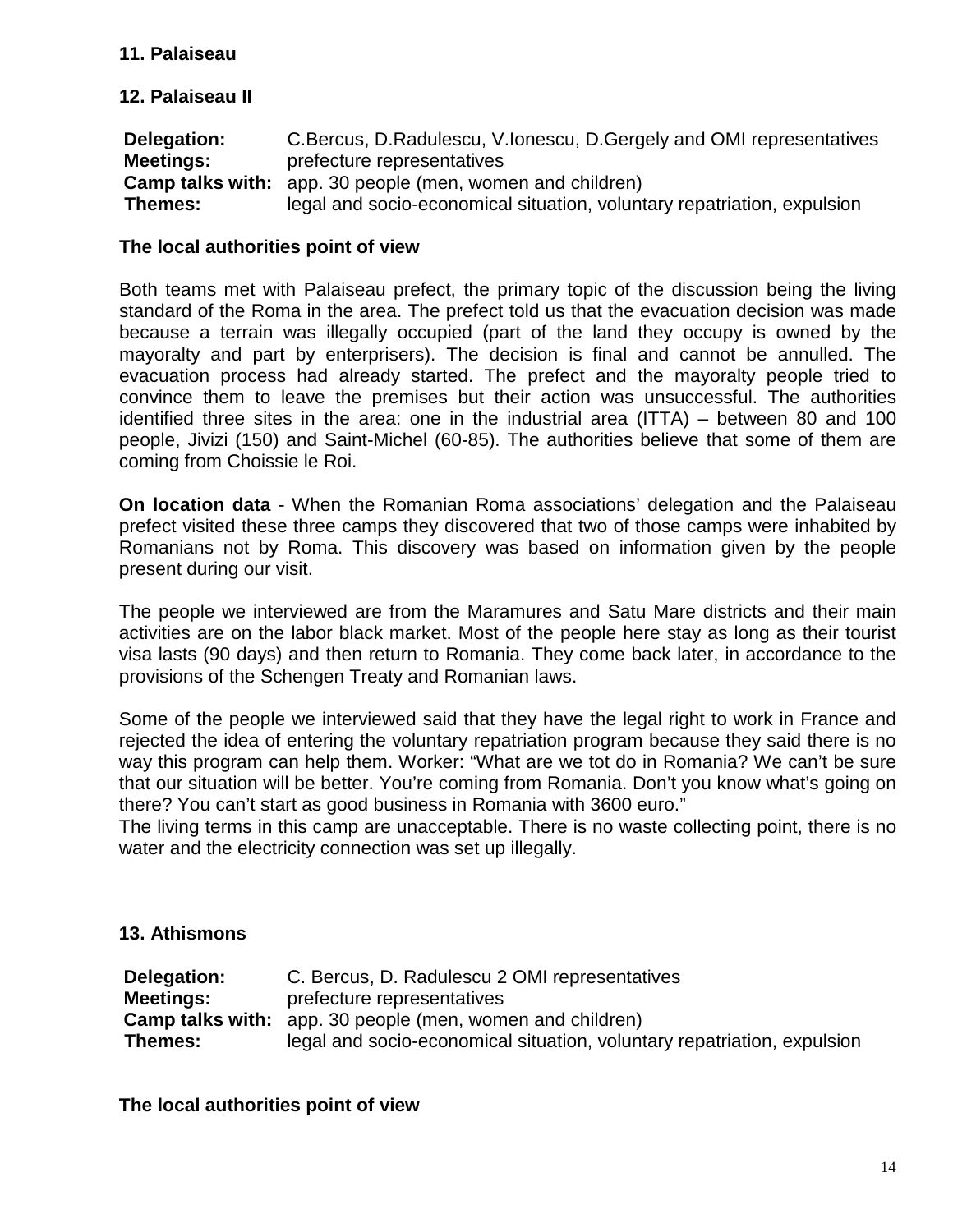The local authorities decided to expulse the people staying here as soon as possible because of the unacceptable and lousy terms found over there. According to the estimation made by the authorities there are about 100 people in this camp. The building they live in will soon be tore down.

**On-location data** - Accompanied by prefecture representatives and police squads the Romanian delegation went to the camp. In front some of the trailers the police wanted to open fire but reconsidered at our request.

The same as in Palaiseau, the people here are Romanians. The 150 people here have tourist visas, some expired some not.

These people live in lousy terms. The trailers were set in a former industrial hangar; they have no electricity and there is a lot of waste around them. From the discussions we had we know that some of them have C-type hepatitis.

Some of the people here expressed their interest towards the voluntary repatriation program. Most of the people here are working illegally, and some of them own cars. (After we left we saw three young people into a BMW).

#### **14. Rue Jean Danaux – Paris**

| Delegation:      | C. Bercus, D. Radulescu 2 OMI representatives |
|------------------|-----------------------------------------------|
| <b>Meetings:</b> | prefecture representatives                    |

At our arrival we discovered that the people here are from Moldavia or Transnistria and are not Roma. Although the Romanian delegation wanted to inform them about the repatriation program, the OMI representatives recommended the contrary since this program includes only people coming from Romania.

#### **15. Lyon Hippodrome**

| Delegation:      | C. Bercus, D. Radulescu 2 OMI representatives                           |  |  |
|------------------|-------------------------------------------------------------------------|--|--|
| <b>Meetings:</b> | prefecture representatives                                              |  |  |
|                  | <b>Camp talks with:</b> app. 30 people (men, women and children)        |  |  |
| Themes:          | legal and socio-economical situation, voluntary repatriation, expulsion |  |  |

The Lyon local authorities emitted an evacuation order for the people living illegally in these camps and all their establishments will be demolished. The Roma here received the evacuation notice saying that they must leave the premises until the  $5<sup>th</sup>$  of February. On the  $6<sup>th</sup>$  the demolition will start.

There are 100 Roma in the first camp situated near de Lyon hippodrome that we visited. Most of them are living in France for several years and have all the papers necessary for their stay in France. Others have passed the deadline for their visas. Some of the Roma here have cards until the summer. Others say that they are here for 7 years and their children are in school.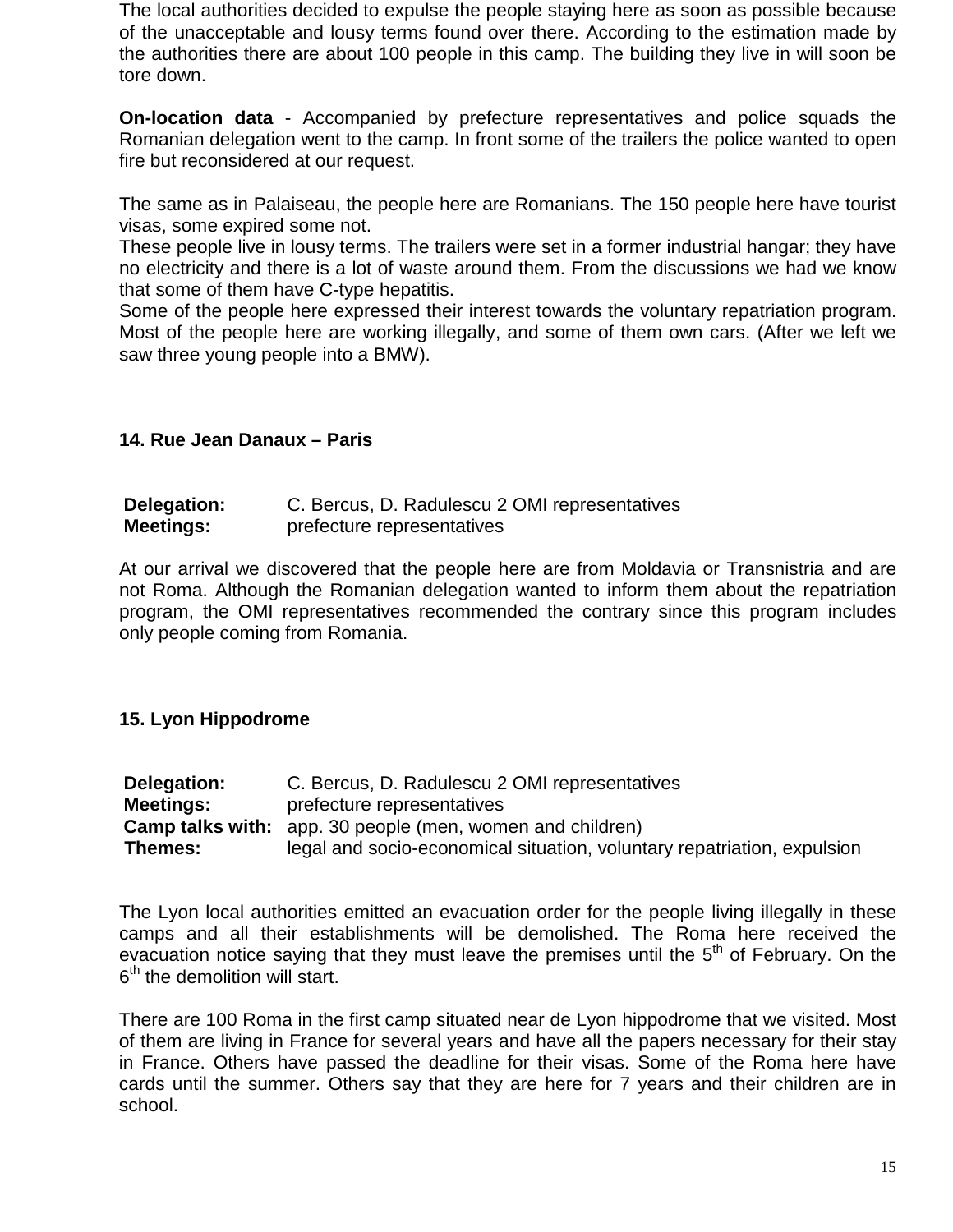Regarding the voluntary repatriation program, they were mostly cautious. The people we interviewed said they don't trust this program, especially because of the Romanian authorities. Most of them are working illegally, selling papers or begging.

As far as the prefecture decision goes, the Roma say a team of attorneys is representing them and that they filed a civil suit against the prefecture.

## **16. The Lyon hippodrome – 2nd camp**

10 Roma people inhabit the 2nd Lyon camp. These people have expired tourist visas. They live inside trailers and have no heating, electricity or water supply. They are from Arad. It was interesting that they are no minors here.

The people we talked to are aware of the prefecture's decision to tear down their establishments. Also they are aware of the voluntary repatriation program provisions. These people weren't very happy with the idea but they said: "we'll consider this possibility and there is nothing else we can do here we will come back home".

**17. Lyon**

| Delegation:      | C. Bercus, D. Radulescu 2 OMI representatives                           |  |  |
|------------------|-------------------------------------------------------------------------|--|--|
| <b>Meetings:</b> | prefecture representatives                                              |  |  |
|                  | <b>Camp talks with:</b> app. 30 people (men, women and children)        |  |  |
| Themes:          | legal and socio-economical situation, voluntary repatriation, expulsion |  |  |

This the 3<sup>rd</sup> camp the Romanian delegation visited in the Lyon area. There are 120 Roma here, originating from Deva, although they declared they come from Resita, Hunedoara and Petrosani. They live in trailers and work illegally or they sell newspapers; others are beggars or shoplifters, according to their own statements.

The leader of this group rejected the repatriation program as a working solution because of the lack of confidence in Romanian authorities. He mentioned the program launched by the German government in 1992, a program that failed.

Some of the people here have papers that allow them to stay until the beginning of June while others have lived in France for the last 8-10 years. Their children are in school. More than that they have legal representation against the decisions of the local authorities.

#### **18. Ille Saint Denis**

| Delegation:        | D. Gergely, D. Radulescu, 2 OMI representatives, Nicolae Gheorghe from  |
|--------------------|-------------------------------------------------------------------------|
|                    | OSCE/ODIHR - Contact Point for Roma and Sinti                           |
| <b>Camp talks:</b> | app. 15 people (men, women and children)                                |
| Themes:            | legal and socio-economical situation, voluntary repatriation, expulsion |

Mr. Nicolae Gheorghe from the OSCE/ODIHR - Contact Point for Roma and Sinti joined our team as an observer of this mission. Following the discussions from the previous meeting the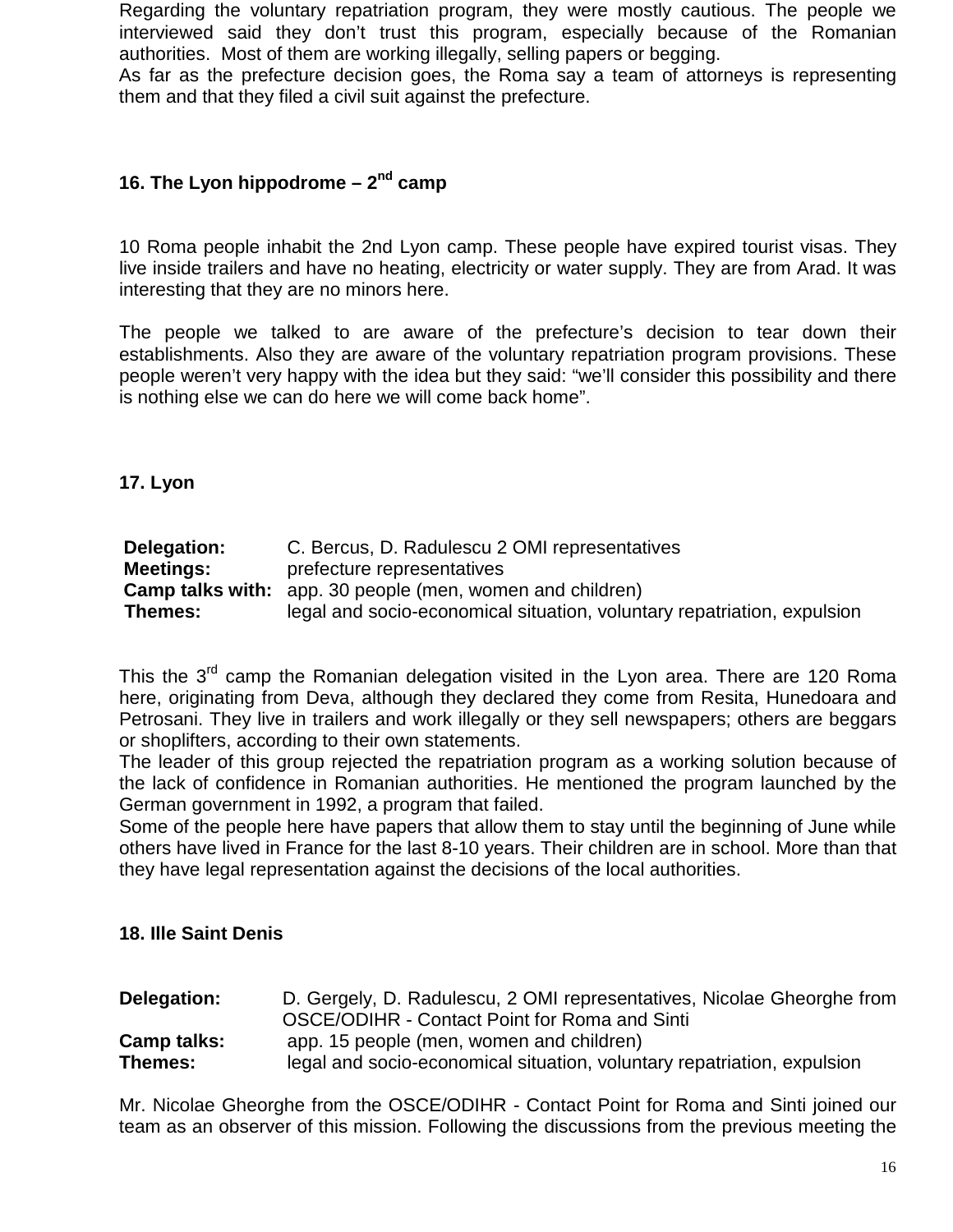members of the community decided to appoint someone to be their contact with the local authorities. At 10 o'clock, on the  $20<sup>th</sup>$  of January 2003 a meeting was set up between this representative of the camp and the sub-prefect.

At the end of the meeting one person requested to enter the repatriation program immediately in order to be back in Romania in less than a week.

**19. Archeres**

| Delegation:        | D. Gergely, D. Radulescu, 2 OMI representatives, Nicolae Gheorghe from  |
|--------------------|-------------------------------------------------------------------------|
|                    | OSCE/ODIHR - Contact Point for Roma and Sinti                           |
| <b>Camp talks:</b> | app. 30 people (men, women and children)                                |
| Themes:            | legal and socio-economical situation, voluntary repatriation, expulsion |

The Roma were cautious, even though this was our second visit; they requested further information about the organizations we represented and said that the only representatives they recognize are Nicolae Paun and Madalin Voicu, from the Roma Party. They had been misinformed by the humanitarian agencies about our mission, and believed were involved in an action to force them to come back.

The persons we talked to stated clearly that they are not at all interested in the terms of the repatriation program and that the Romanian delegation should not return to their camp. They believe that the living standard in Romania is too low and that there is too much discrimination against them in the public services and labor market areas.

## **20. Palaiseau**

| Delegation:      | Vasile Ionescu 2 OMI representatives                                    |
|------------------|-------------------------------------------------------------------------|
| <b>Meetings:</b> | mayoralty representatives                                               |
|                  | <b>Camp talks with:</b> app. 60 people (men, women and children)        |
| Themes:          | legal and socio-economical situation, voluntary repatriation, expulsion |

#### **The local authorities point of view**

The mayor was notified by the visit so sent some trash trucks at the site. The location had been illegally occupied and the decision regarding their expulsion will be signed as soon as possible because the landowner is planning to start building there. The Roma here never requested any kind of aid.

**On location data** - Almost all of the Roma here are from Beius. According to their declarations, the children aren't going to school; there has been no connection with the authorities or with the locals, because the location is quite isolated. Medecins du Monde contacted them last year. The group is formed of more families, but there are no children in the camp. They didn't know anything about the OMI program and they seemed interested and requested specifics.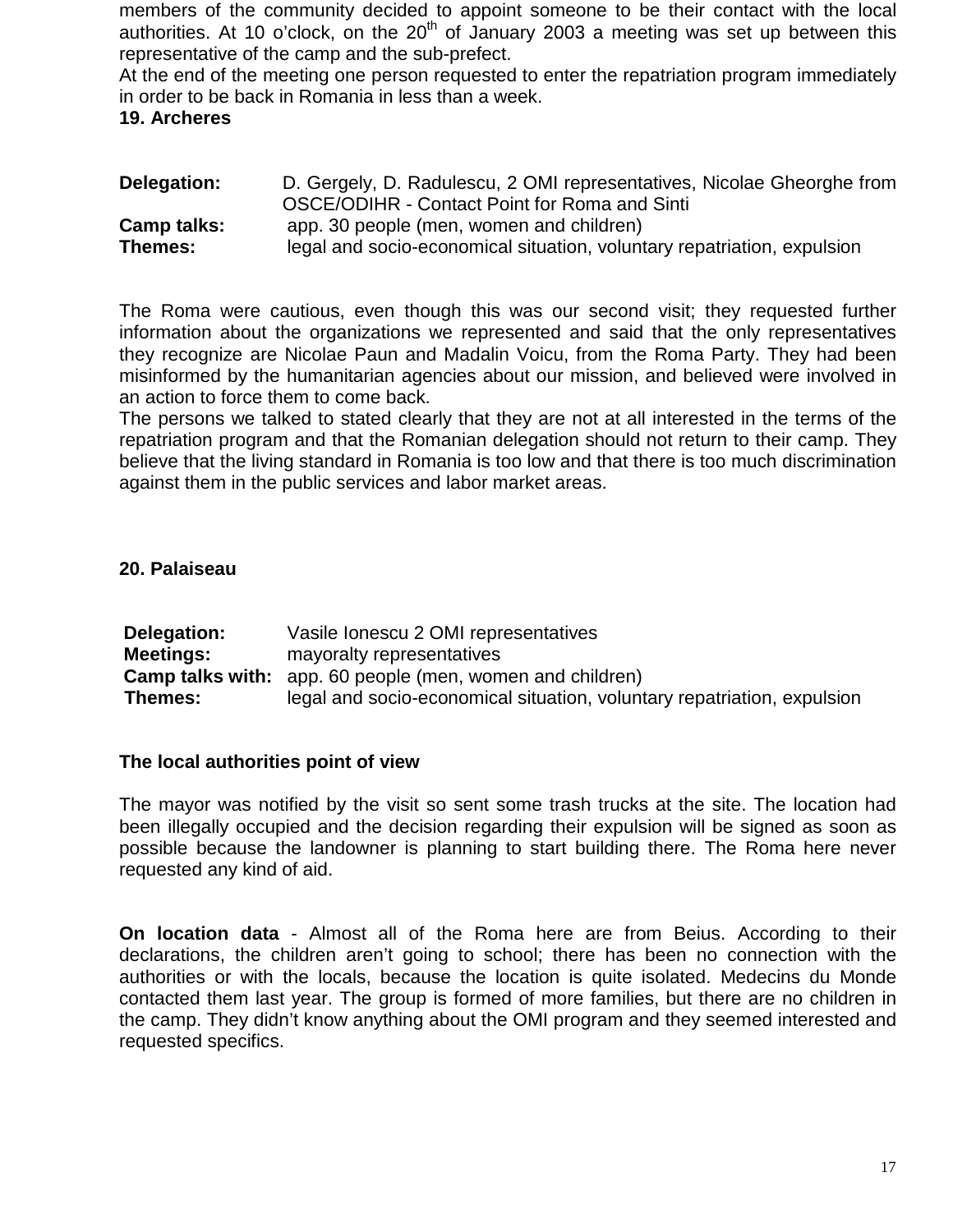| Delegation:             | Vasile Ionescu, Dana Dimescu and 2 OMI representatives                  |  |  |
|-------------------------|-------------------------------------------------------------------------|--|--|
| <b>Meetings:</b>        | mayoralty representatives                                               |  |  |
| <b>Camp talks with:</b> | neighbors, mss Lakatos                                                  |  |  |
| Themes:                 | legal and socio-economical situation, voluntary repatriation, expulsion |  |  |

#### **The local authorities point of view**

The local authorities identified three locations. Only one of the three is inhabited by Roma, the other two being inhabited by Romanians. Some of them are in France since 1998 but came in this camp after 2001. They are not a problem because they are all working illegally so they aren't visible to the locals. The authorities had very few data, and for the building inhabited by Roma they had absolutely no information. There was no contact between this group and the local authorities.

## **On-location data**

The people living in the abandoned building are members of the Lakatos family, from Arad (the husband is ill, a wife and two children). According to what they said the children are singing in the subway, and the parents recycle materials, which they send afterwards with the help of the Romanians from the other camps. Their neighbors declared themselves outraged of their living terms, especially of the insalubrities. When she was asked why they left Romania, mss. Lakatos invoked poverty, unemployment and discrimination ("nobody calls me a gipsy here, they all say bonjour madame"). She said she would kill herself if they would face expulsion, so her children would have a future in France.

**22. Lille**

| Delegation:      | Vasile Ionescu, Dana Dimescu, 2 OMI representatives                     |
|------------------|-------------------------------------------------------------------------|
| <b>Meetings:</b> | prefecture and NGOs representatives                                     |
|                  | <b>Camp talks with:</b> app. 20 people (men, women and children)        |
| Themes:          | legal and socio-economical situation, voluntary repatriation, expulsion |

#### **The local authorities and the humanitarian organizations point of view**

The location is a parking lot. Tens of cars and Roma caravans arrived here approximately one year ago. They are from Timisoara and Arad (app. 100 people). On the 14<sup>th</sup> of January 2003, two days before we arrived there the police raided the camp. The prefect said: "They didn't come to us and we didn't go to them". Most of the people had visas and some of them requested asylum; they have support from the humanitarian agencies. In the afternoon meeting representatives from the humanitarian agencies protested against the previous police action and the authorities tried to improve their image. The representative from the Catholic Church said that repatriation is out of the question until their situation is closely studied and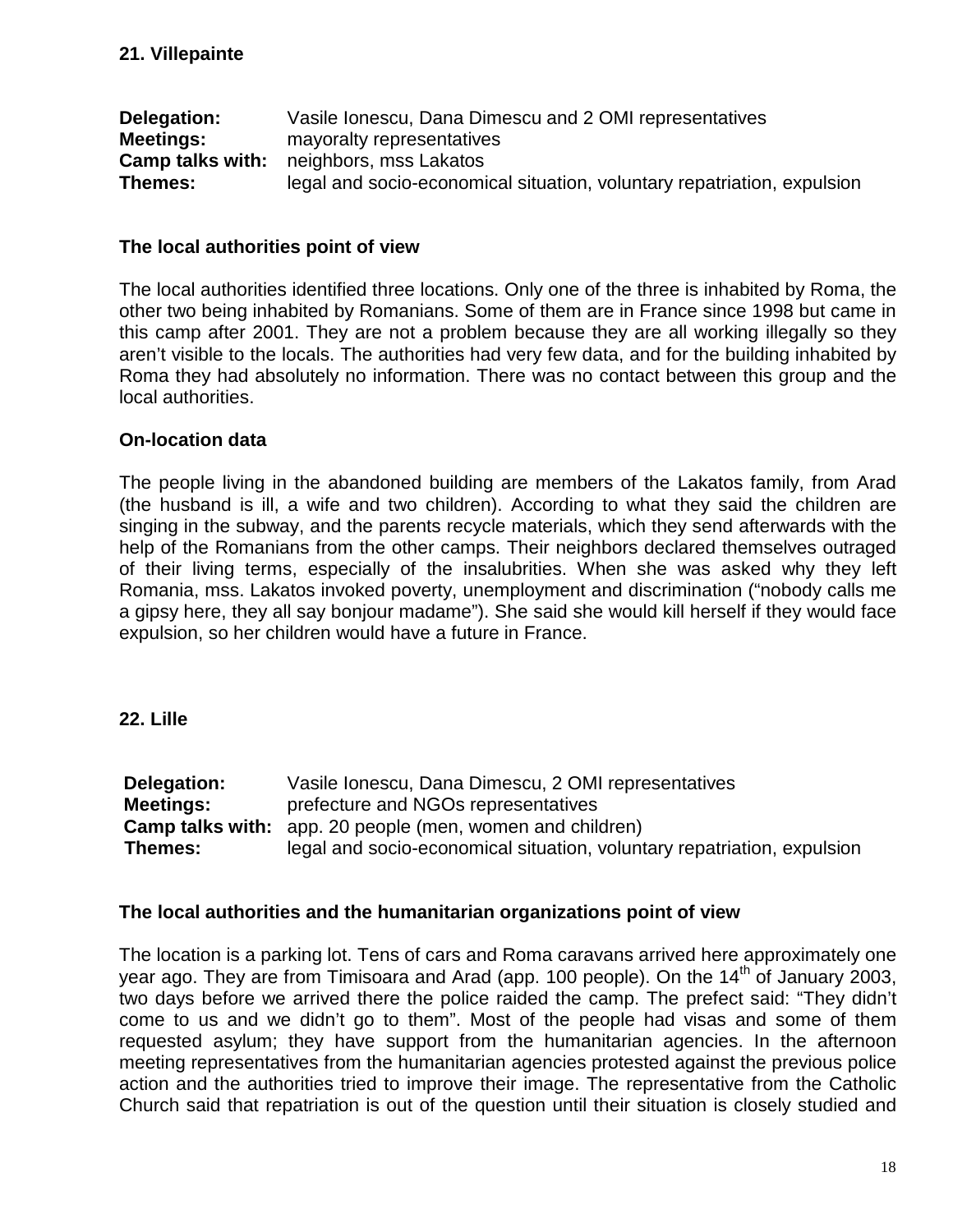life in Romania isn't safe for them. He said that after Romania will become a better place to live the Roma could become "actors of the country's development".

**On location data** - After de raid in the parking lot remained only the ones who had their papers in order. The Lille esplanade seems to be only a transit point towards other camps. They earn money by selling papers and from the aid received from the humanitarian agencies. They said they come to France regularly and stay for the 3 months allowed then come back.

# **VI. Official meetings and public debates during the visit**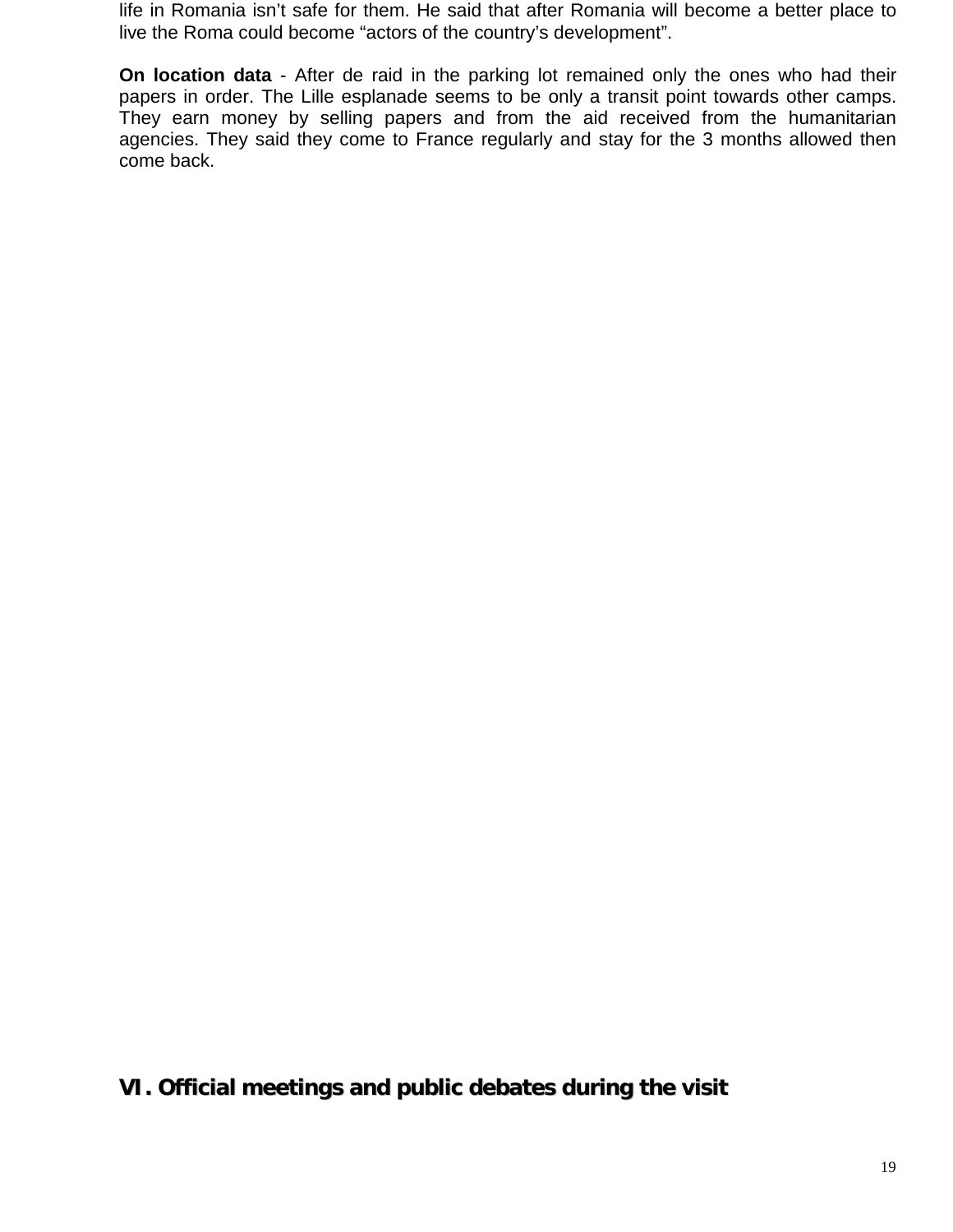**VI.1. Meeting with representatives from the Internal Affairs Ministry and Police, Paris, 15th of February**

| Location:            | Paris, Internal Affairs Ministry                                                                                                              |
|----------------------|-----------------------------------------------------------------------------------------------------------------------------------------------|
| Delegation:          | C. Bercus, V. Ionescu, D. Gergely, D. Radulescu                                                                                               |
| <b>Participants:</b> | representatives from The Internal Affairs Ministry, Border Police - Illegal                                                                   |
|                      | Migration Division, OMI, Romanian embassy, the Chief of Police and the                                                                        |
|                      | police Communication Officer                                                                                                                  |
| <b>Topics:</b>       | the legal status of the people staying on French territory, Internal Affairs                                                                  |
|                      | Ministry's strategies, OMI voluntary repatriation program, guarantees<br>provided by the Romanian government, evacuation of Romanian citizens |
| <b>Purpose:</b>      | a primary evaluation of the situation of the Roma in the visited camps and                                                                    |
|                      | their reaction to the voluntary repatriation program                                                                                          |

CRISS found that most of the Roma living in these camps are aware of the provisions of the voluntary repatriation program but they expressed their lack of confidence in the guarantees provided in Romania. More than that most of them are unhappy with living terms in Romania and the discrimination and racism they are subjected to in Romania.

Mr. Darcy, from the Internal Affairs Ministry, stated that the voluntary repatriation program couldn't be included in provisions of the EU admission treaty because this program is of a humanitarian nature. He said the French government needs to be assured by the Romanian government that the repatriated people will not suffer any negative consequences because of the penal code's provisions on migration (sanctions for expulsed people).

One of the final statements was that the people who will not enter the repatriation program would be expulsed.

The Internal Affairs Ministry requested OMI to sign an agreement with Romani CRISS in order to institutionalize the existing strategies; the French Social Works Ministry validated the agreement.

These are the phases planned to take place in the following period:

- 13-20 of January: visit for informing about the voluntary repatriation program
- The registration phase after the  $20<sup>th</sup>$  of January
- During the following week, the actual repatriation phase that should be finished until the beginning of February

All expulsions will be made according to the provisions of the Schengen Treaty, article 5, paragraph 1, line c. For instance, a person from Romania, with a tourist visa, will be breaking the law if he stayed in the Archeres camp because he should have a temporary domicile and proof of his means of support during his stay.

The Internal Affairs Ministry and the French embassy to Bucharest will plead with the Romanian authorities so the people entering the repatriation program will not be sanctioned according to the provisions of Romanian law. A confirmation will be requested.

The Internal Affairs Ministry is sending information about the Roma to all prefectures involved in order to facilitate the program's strategies and start the expulsion for the rest.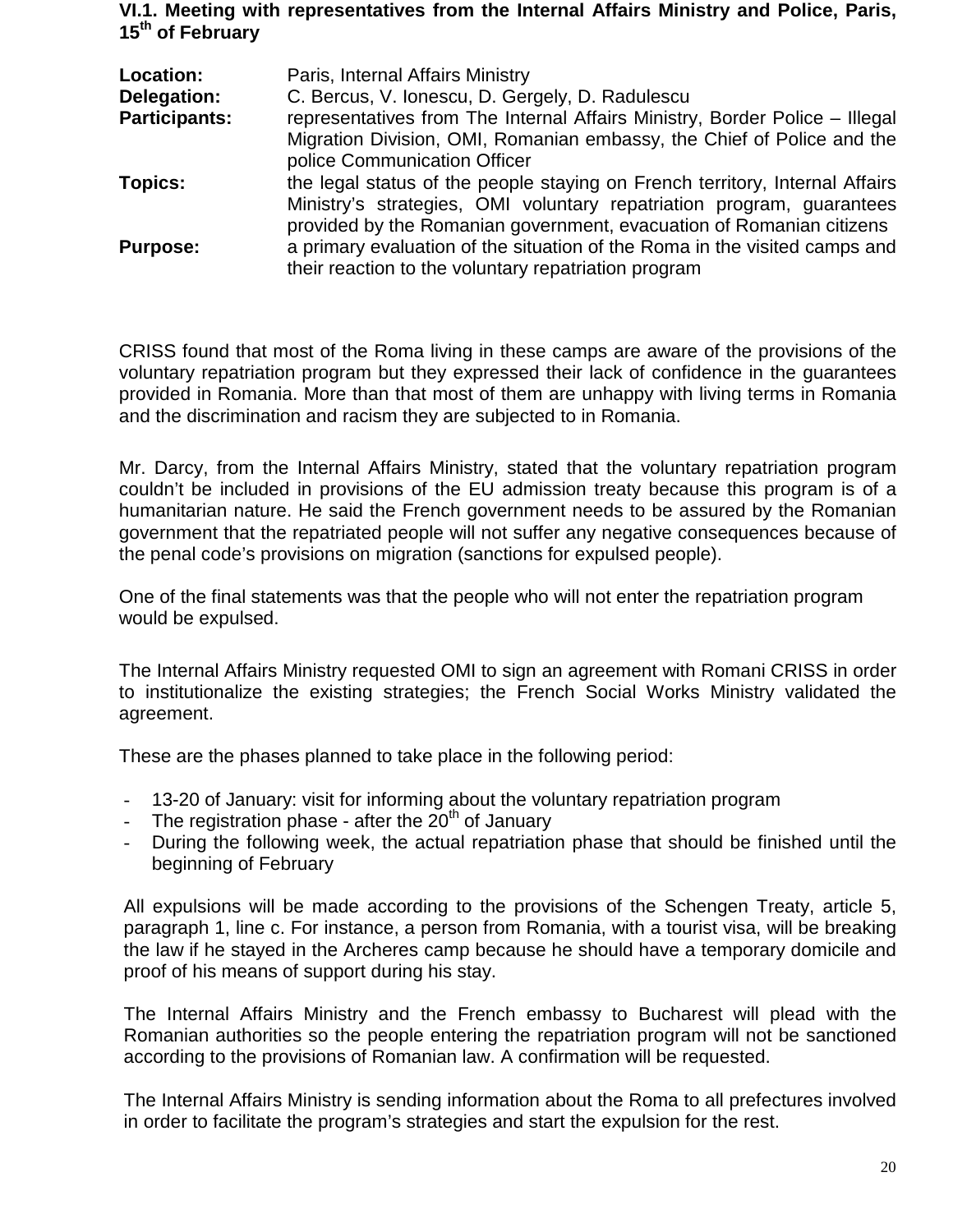The CRISS opinion is that not applying legal sanctions will allow criminals to beneficiate of the voluntary repatriation program. A system should be created in order to restrict for a certain period the free foreign circulation of the concerned individuals.

The representatives from the Romanian embassy will inform the Romanian authorities through a telegram, in order to provide a quick answer to the French Internal Affairs Ministry consisting of a statement to assure that the Romanian penal system will not be repressive towards the repartees. The provisions are that only he ones who committed any crimes will be sanctioned on their arrival in Romania.

The Romanian delegation also brought up the fact that the Romanian government is able to provide guarantees for the ones returning home. Unfortunately, there is no government document created for this purpose. The proposals should include the creation of partnerships between the central and the local administrative bodies, using the expertise of Romanian and French NGO's.

Another topic was the complexity of the registrations that should be filled in for several Phare programs, which go beyond the knowledge of the people who would tryout for their facilities. Because their lack of understanding of all the provisions of the program, including social aid, professional insertion programs and funding based on projects, the people who are willing to repatriate do not show full confidence in the program.

#### **VI.2. Meeting with the Romanian embassy representatives, Paris, 18th of January 2003, Romanian embassy in Paris.**

| C. Bercus, V. Ionescu, D. Gergely, D. Radulescu<br>Delegates: |                                                                          |  |
|---------------------------------------------------------------|--------------------------------------------------------------------------|--|
| <b>Participants:</b>                                          | Chief commissary attached to the Romanian embassy                        |  |
|                                                               | Embassy's Communications officer                                         |  |
|                                                               | Nicolae Gheorghe, from the OSCE/ODIHR – Contact Point for Roma and Sinti |  |

Topics: legal status of the Roma staying in France, strategies of the Internal Affairs ministry, IOM voluntary repatriation program, and Romanian government's guarantees expulsion of Romanian citizens.

The Romanian delegation presented its first conclusions on the camps visited in the Paris and Lyon regions. The Romanian embassy representatives underlined the problem of the visibility of the Roma visited and of the media campaign against all Roma in France. The police attaché stated that many of them can be seen in Paris, and that they are quite aggressive, insisting to receive money. Others are involved in small time thefts, especially from stores while others are selling newspapers or wiping windshields. The high visibility of the Roma is one of the causes of the strong campaign against them in the media and the quick reaction of the authorities.

Several files about the criminal activity of the Roma on French territories were also presented; these included crimes against patrimony or more serious crimes. There are 55 files involving Roma, one of them being the one who appeared also in the Romanian press about the husbands of two judges from Iasi who were involved in thefts.

The Romanian embassy told us that they informed the Romanian government about the application of sanctions against the repartees. Because the French authorities consider that the Romanian legal system is repressive towards the repartees the French Internal Affairs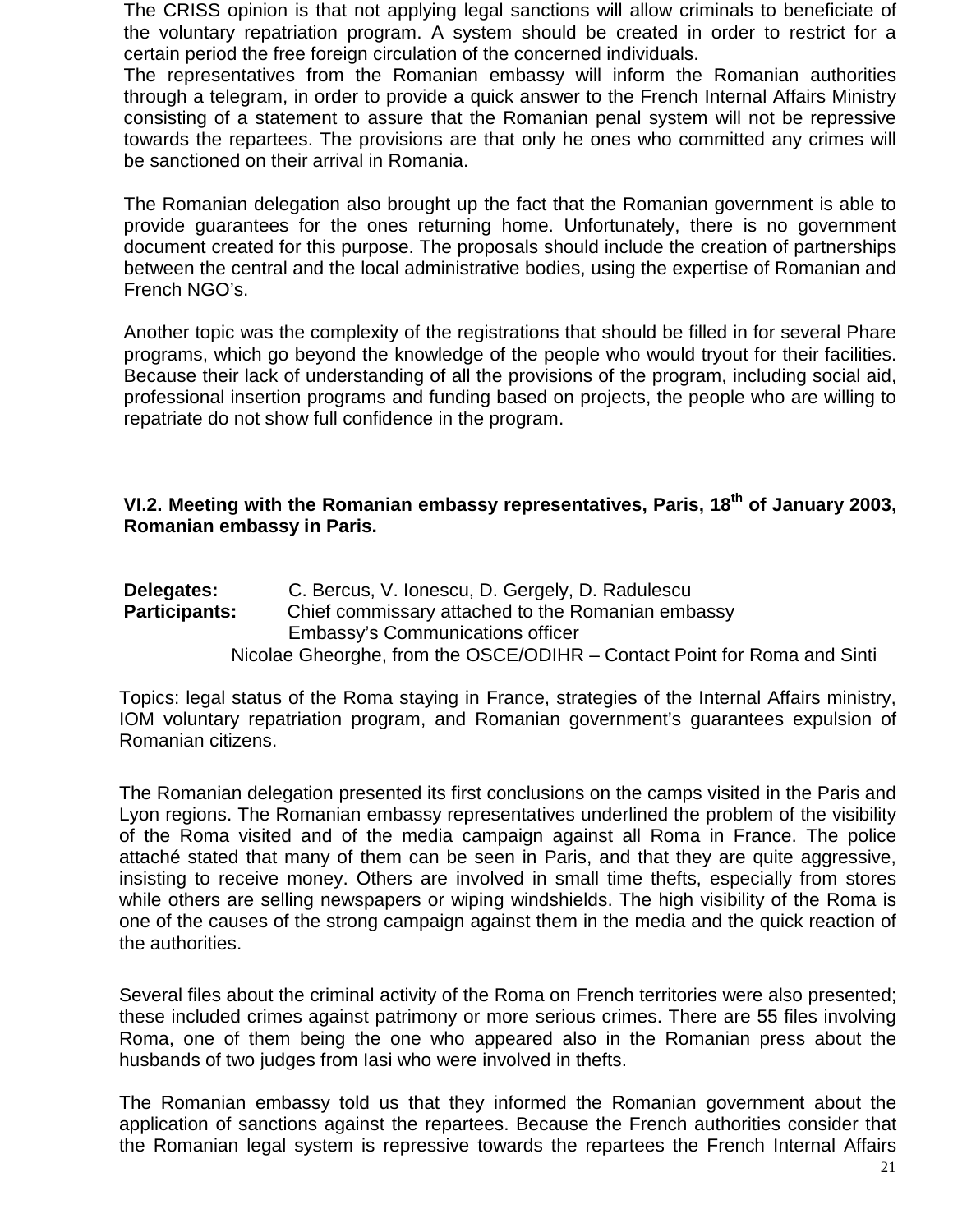ministry requested that there should be an exception made for the repartees. The embassy and the Romanian delegation were uncertain of the viability of this solution, because of legislation problems.

Another topic, brought up by the representative from the Contact Point for Roma and Sinti, was the possibility of encouraging legal migration through an agreement on an exchange of workforce between France and Romania. The French authorities stated that this should be a Romanian initiative and that, on this matter, the Romanian administration was inactive, to say the least. The Romanian embassy informed the officials at Bucharest so that the subject will be on the agenda of the Prime Minister's visit in Paris.

The Romanian delegation also talked about specific cases found during their visit in France.

## **VI.3. Meeting with OMI representatives at the OMI headquarters in Paris, 17th of January 2003.**

**Delegation:** C. Bercus, V. Ionescu, D. Gergely, D. Radulescu **Participants:** Representatives from OMI and the French Internal Affairs Ministry Nicolae Gheorghe, OSCE/ODIHR contact point for Roma and Sinti

Topics: the OMI voluntary repatriation program, other OMI programs, legal status of the Roma staying in France and strategies of the Internal Affairs Ministry.

- The Romanian delegation presented several alternative solutions to the migration problem: the possibility of a workforce exchange program between France and Romania, regulations for the Romanians who have been staying in France for a long time, integration of Roma children into education facilities etc.
- The phases of the voluntary repatriation program
- Data on the implementation of several OMI programs, including the ones that already took place in Romania.
- The OMI possibilities in case of a large number of repartees is expected
- OMI assurances that at least 200 people will be able to benefit from this program

#### **VI.4. Meeting with French Roma association and human rights organizations at the Medicine du Monde headquarters in Paris, 18th of January 2003**

**Delegation:** C. Bercus, V. Ionescu, D. Gergely, D. Radulescu

**Participants:** Representatives of the French Roma associations Representatives of the French human rights NGO's Nicolae Gheorghe, OSCE/ODIHR Contact Point for Roma and Sinti

Topics: The OMI voluntary repatriation program, the legal status of the Roma staying n French territory, strategies of the Internal Affairs ministry, initiatives of the Romanian Roma associations, proposals of the French Roma associations, the point of view of the human rights and humanitarian organizations.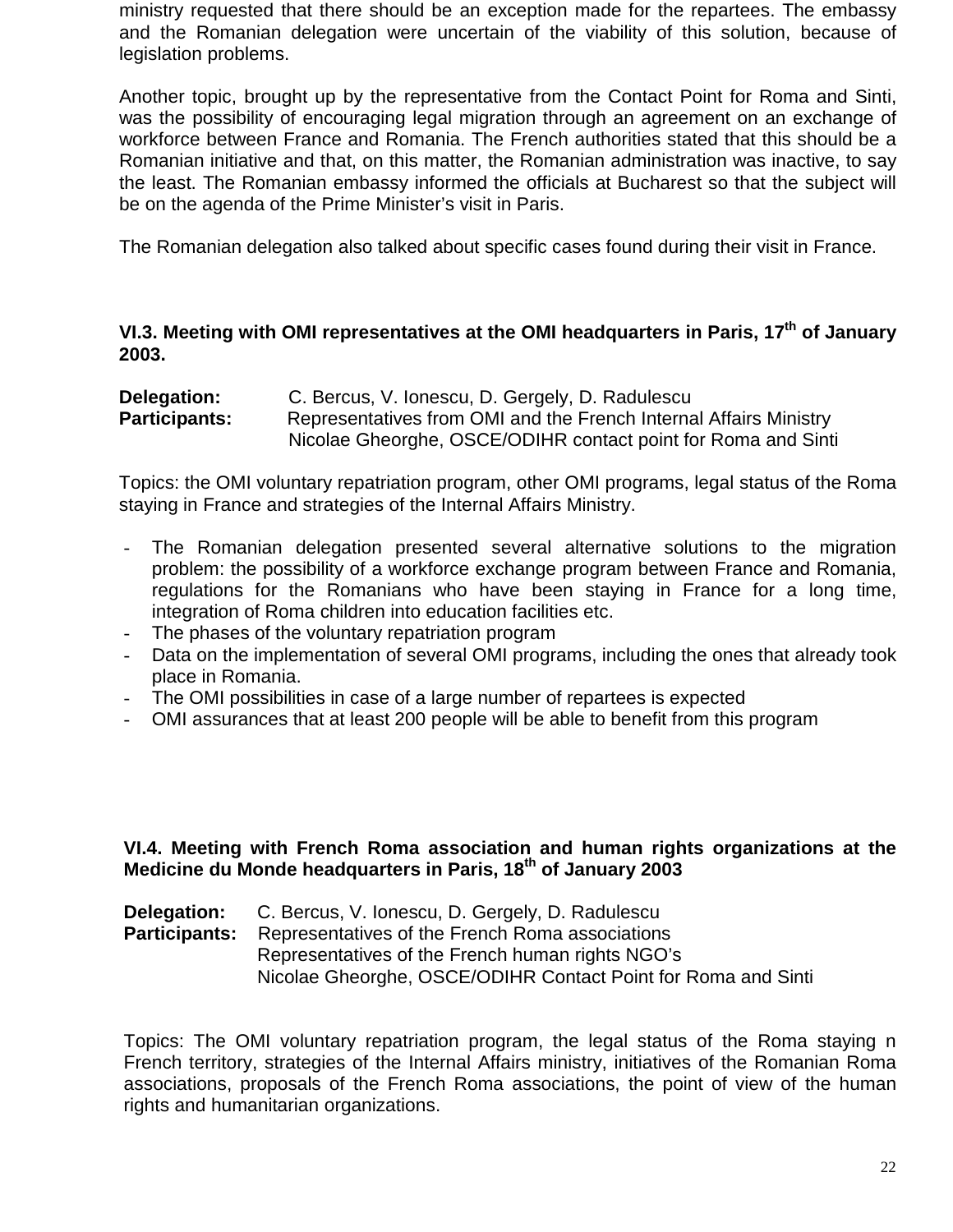- The Romanian delegation presented details of their visit in France, based on the agreement signed with the OMI. The action is meant to inform the Roma living in the visited camps about the voluntary repatriation program as an alternative to expulsion and to gather data about their legal status and the terms they are living in.
- The interviewed people know that they will be expulsed because they are staying illegally on French territory.
- Most of the people know a lot about the voluntary repatriation program but are not confident in the support that they will be given once they are back in Romania.
- The Romanian delegation stated that all cases should be separately analyzed. In their opinion a mass expulsion or repatriation is out of the question. Also they said that workgroups should be created involving OMI representatives and local authorities, plus representatives from French NGO's.
- French NGO's and Roma associations should get involved in regulating the situation of the Roma who have been here for several years because they showed strong motivation for integration in French society. Another task would be to monitor all repatriations and expulsion so the rights of the involved people will not be violated.
- The Romanian Roma associations are already handling this kind of monitoring in Romania, including their reintegration into Romanian society process.

# **VII. Conclusions and recommendations made by the Roma associations' delegation after their visit between the 13th and the 20th of January 2003.**

## **General aspects:**

- Most of the Roma staying in the visited camps arrived in France in the last two years, but there are some individuals and families who have been the last 5 to 10 years. The people we interviewed are member of groups of people originating from Roma communities coming form the same district or city/village: Timisoara, Mehedinti, Craiova, Braila, Deva, Bihor, Arad, Buzau, Ialomita, and Bucharest etc.
- Most of the people we talked to came here for economic reasons; they also talked about their lack of access to public services because of ethnic discrimination.
- Roma did not inhabit 6 out of 24 visited camps; the camps were inhabited by Romanians or Ukrainians, Russians and Moldavians from Moldavia. Identification was based on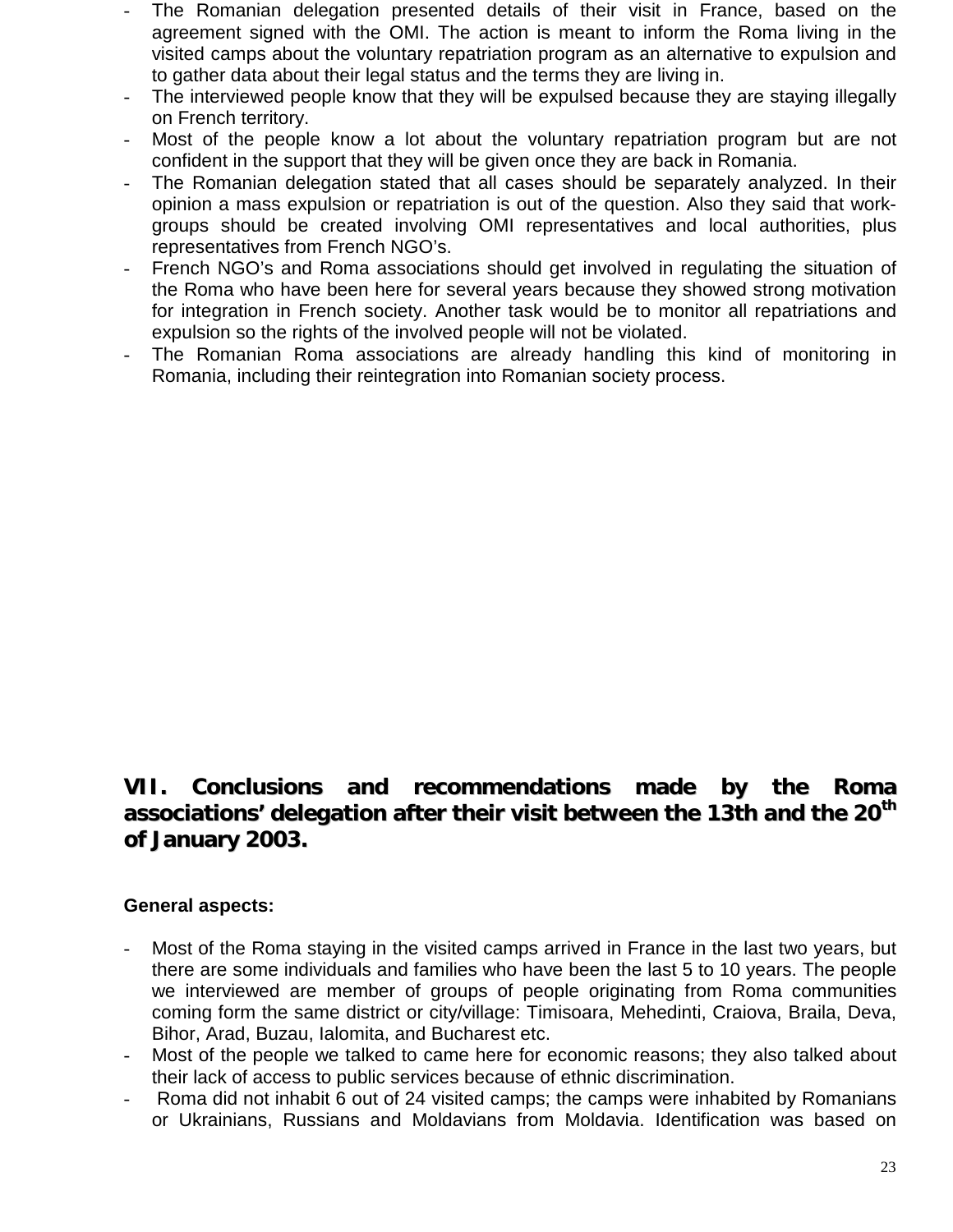individual statements. This shows that the local authorities aren't able to correctly identify the immigrants, so expert workgroups should be created for this matter.

This situation can be solved through a better collaboration between specialized NGO's and the local authorities, with the help of the Roma associations, UNISAT and Medicine du Monde.

## **Legal status – identified categories**

- 1) Most of the people living in the camps have Romanian ID cards and tourist passports.
- 2) Some of the people we interviewed have papers from the French government (carte de Sejour, temporary asylum paper or permanent ID's)
- 3) Some of the people are living here for over 5 years; their children have already entered the education system
- 4) Some of the people there have tourist visas and haven't passed the 90 day limit regulated by the Schengen treaty
- 5) Some of them don't have any papers for staying in France
- 6) There are people living illegally on locations owned by the authorities or by individuals

## **Living terms**

- Except few cases all establishments are illegally improvised, and are unhealthy and not under any kind of protection by any authorities or French humanitarian agencies
- All utilities (sanitation, electricity, heating etc.) are improvised, if they exist.
- Access to public service is good, because they have working relations with healthcare agencies

## **The voluntary repatriation program**

- The general view is that they are aware of the risks of staying illegally on French territory but they prefer this situation to the living terms in Romania
- Few people know about the program, especially the part involving the guarantees provided by the Romanian government after their return. Most of them expressed their interest for the program but they also stated that they would not make this choice because of the legal sanctions they will have to suffer back home and the Romanian socioeconomic environment. Their main concern is the restriction to their free travel in Europe and also their reinsertion in their original communities.
- The Romanian delegation found that there are now clear procedures about this voluntary repatriation program in terms of deadlines, special programs, types of projects, registrations forms etc.

## **Recommendations and proposals:**

OMI repatriation program requires the existence of an action plan including:

## **A) In France:**

- The program should be made public for the inhabitants of the camps and the communication should be made more efficient by a better presentation of the repatriation procedures.
- Workgroups should be formed by OMI and local authorities representatives in order to run the repatriation program
- Specialized organizations should be involved in the action-plan (UNISAT, Medicins du Monde, etc.)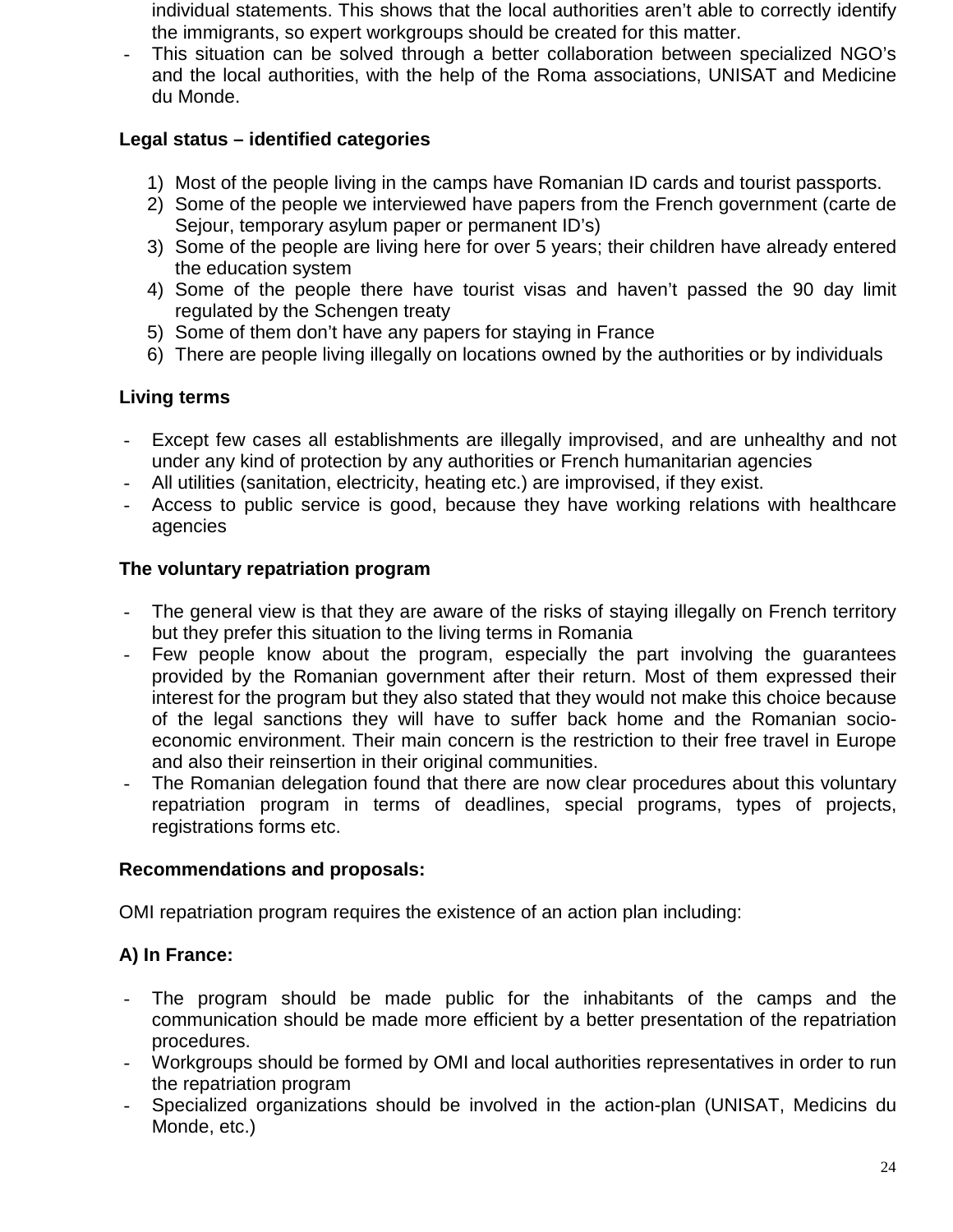## **B) In Romania:**

- The creation of an action-plan for the reinsertion of the repatriated individuals, including the Romanian government's support strategies as a part of the National Strategy for the Roma and the protocol signed by France and Romania.
- Establishment of a partnership with the Public Administration Ministry in order to provide support for the OMI program: cooperation between the mayoralties from France and Romania (camp locations and original locations).
- The creation of a selection method of the people entering the program and of the ones applying for the enterprises registrations, administered by the OMI office in Romania
- Participation of Roma NGO's in the monitoring, evaluation and implementation process, as part of the reinsertion phase.

## **Temporary regulations of the children who are already attending schools in France**

The people interviewed during our visit in the Ille de France are part of families; their children have been going to school for 3 up to 6 years. On this matter, the French authorities should take specific support measures for the children who are already in school. Repatriating these children could have negative effects on their education. We recommend that the families with children with more than 3 years of schooling should receive special treatment.

## **Proposals for a higher efficiency of the protocol between Romania and France**

- The Romanian Internal Affairs Ministry should apply to Phare projects conducted by the Romanian European Integration Ministry for programs tied to fighting illegal migration and reinsertion of the repartees from France.
- The strategy of the Romanian Internal Affairs Ministry against illegal migration should be made a priority in the National Strategy for Roma.
- The creation in Bucharest of a Center for Migration Problems. Its tasks should be monitoring, evaluation and implementation programs for preventing illegal migration and reinsertion of the repartees
- Following the Sibiu and Warsaw statements, the Romanian Roma associations are able and will provide expert assistance for the local authorities.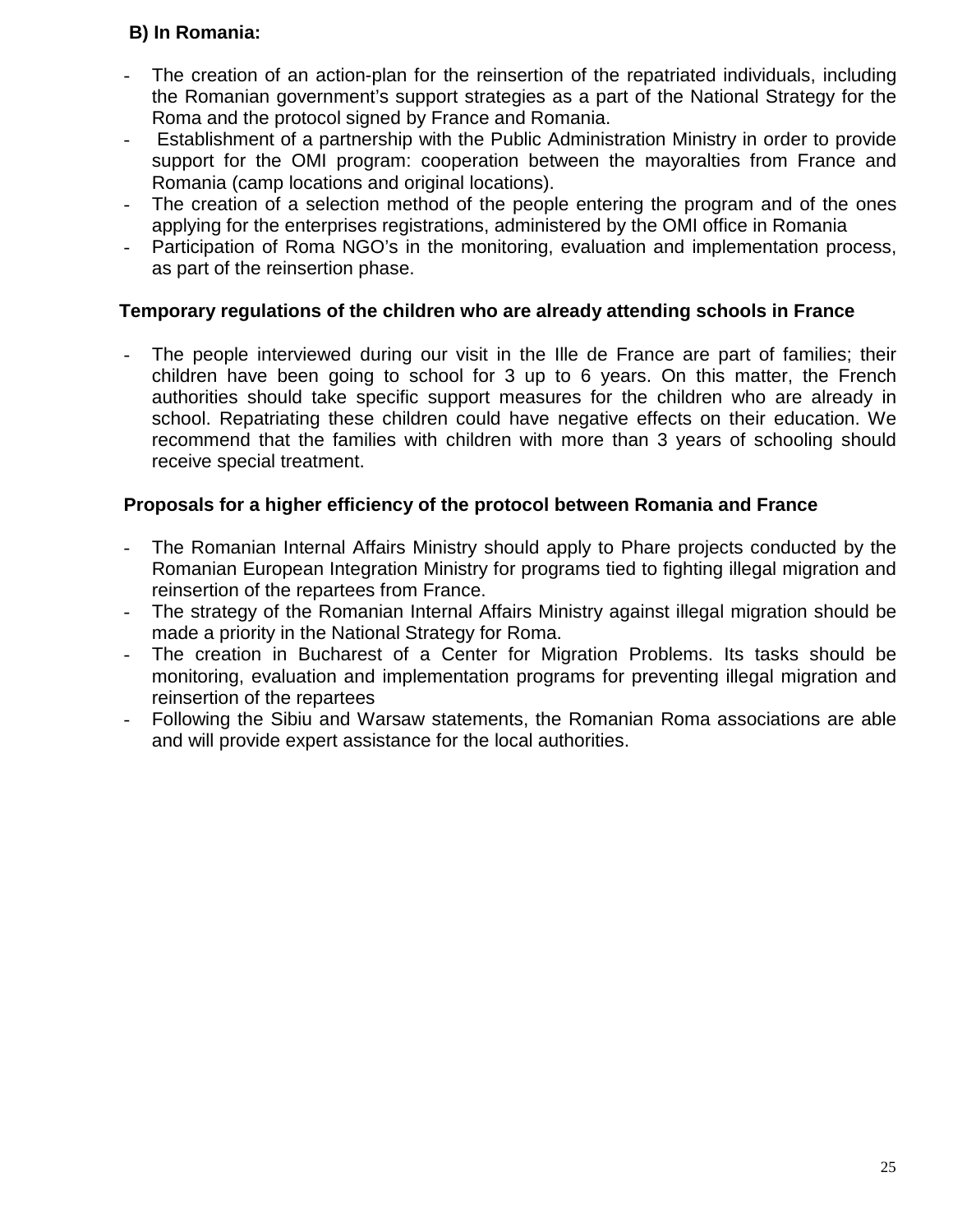# **VIII. Declaration made by the Romani CRISS and Aven Amentza associations about their visit in the Ille de France area; Paris, 20th of January 2003**

As part of the actions stated in the agreement between Romani CRISS and OMI (Office for International Migration International Organization for Migration), a delegation formed by representatives of Romani CRISS and the Public Policies Center "Aven Amentza" went to France between the  $13<sup>th</sup>$  and the  $20<sup>th</sup>$  of January 2003.

#### **Objectives and actions**

- Visits of shelters and camps inhabited by Roma individuals and families in the Paris, Lyon and Lille districts. During some of the visits representatives of the local authorities joined our delegation.
- Establishment of dialog with the people inhabiting these camps in order to attain better knowledge of there situation, immediate problems and their opinion on the long-term solution to their problems, according to their desires and goals. During several unofficial meetings they were informed about the provisions and procedures of the OMI voluntary repatriation program and social integration and education programs.
- Establishment of dialog with the French authorities in order to come up with solutions for the Roma citizens who expressed their strong option for staying in France.
- Talks with the French Roma NGO's and human rights organizations for a better understanding of the examination procedures for asylum requests and the dynamics of migration and immigration process in France, from a human rights protection point of view.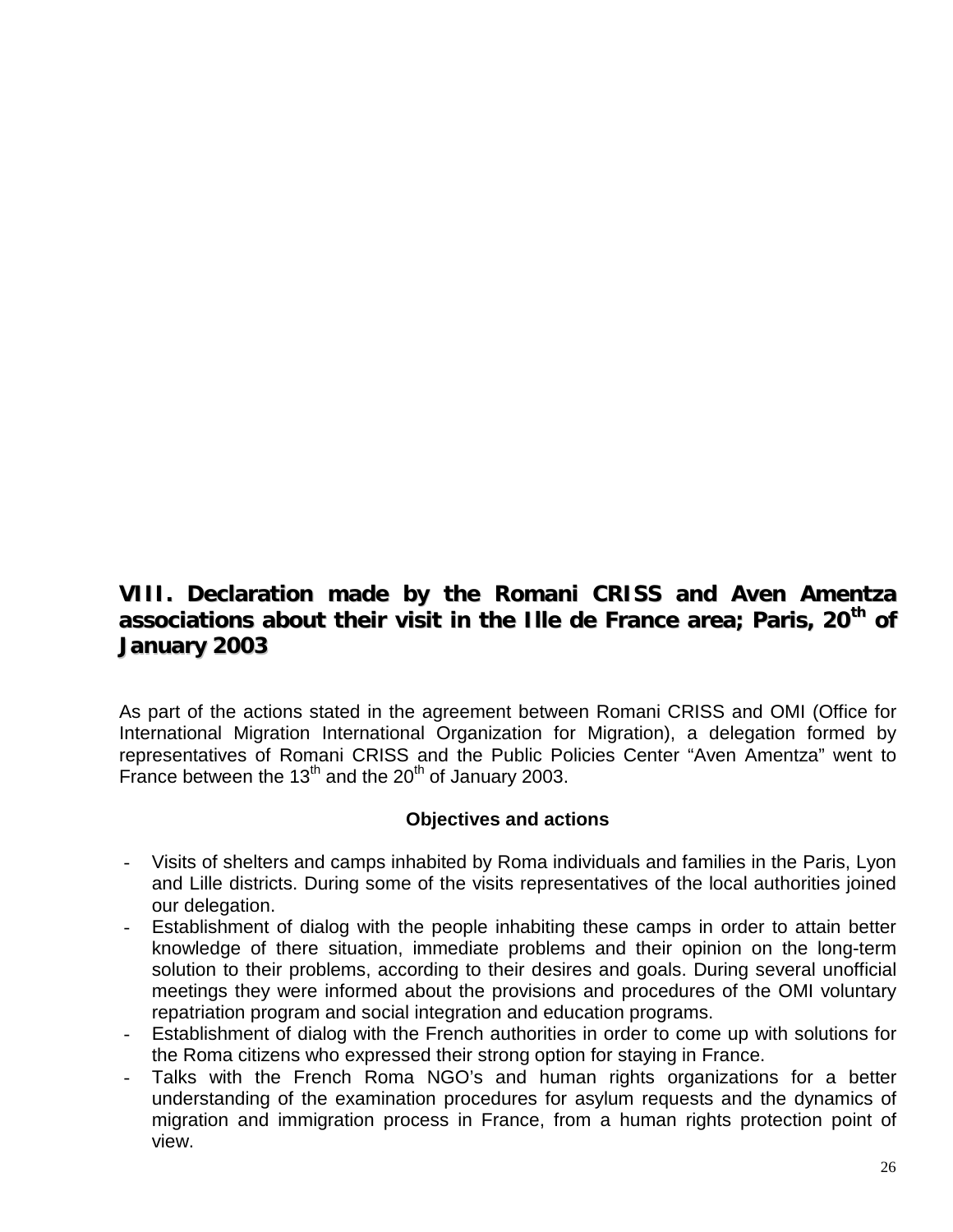The agreement signed by Romani CRISS with the OMI and this report stay at the base of a research program on the provenience communities of the people staying in France, as part of the human rights activities of Romani CRISS. Analysis and actions made by Romani CRISS and Aven Amentza will be made public according to "The Sibiu Statement on Roma international migration and human traffic fighting", (august 2002) and the "Joint Statement by Romanian and French Roma NGO's on international migration and human traffic fighting", presented during the "Human Dimension Implementation Meeting", (9-19 of September 2002).

Romani CRISS – Roma Center for Social Intervention and Studies and Aven Amentza – Roma Center for Public Policies, NGO's protecting the rights of the Roma:

- Restate the right to free travel, local and international, as part of universal human rights.
- **Support the observance of Roma anti-discrimination principles,** the freedom of choice of residence, the right to request asylum in another country, the right to return in their state of origin and to right to dignified treatment in any of the states they are present, even if they are not citizens of that state.
- **Denounce all discriminatory actions** against Roma victims, both in France and in Romania, following discoveries made by the analysis teams.

Romani CRISS sees this visit as a first contact with the situation of the Roma present on French territory and is a start for dialogs and analysis liable to become the basis for well defined actions, in the context of respecting human rights and fundamental liberties.

About the **free choice of residence**, Romani CRISS found that most of the people living in the visited camps refuse repatriation and express their desire to stay in France. There are families who clearly stated their desire to be integrated in the French society; their children are in school, from the  $3<sup>rd</sup>$  grade to the  $6<sup>th</sup>$ . Any action concerning these families must insure protection for their children, according to the provisions of the UN Child Protection Convention setting the tasks for the original state and the residence state.

**We are appealing to the French authorities** and human rights organizations for finding solutions for **regulating family situations,** at least during the time their children are in school.

Bringing proof of the fact their children are in school should be a strong argument for applicability to the administrative integration procedures. Romani CRISS supports the integration of these families into French society, so that the education process of the children will not be damaged.

Romani CRISS is **against any mass repatriation or expulsion action** of the people present on French territory and reaffirm the principle of individual administrative treatment.

During its visit, the Romani CRISS delegation noticed the danger of adopting administrative actions exclusively against Roma.

Romani CRISS is **warning** the French public authorities about the possible effects generated by the great visibility of the Roma as a result of the media campaign that is going on since the summer of 2002 and the internal security debates that are going on in France.

During our dialog with the local authorities we noticed their problems with identifying nationalities (citizenships) and the ethnic background in some of the camps. From a total of 24 camps, 6 weren't inhabited by Roma. They were inhabited by Romanians, or Russians and Moldavians from Moldavia. This is a proof for the fact that the local authorities' mentality is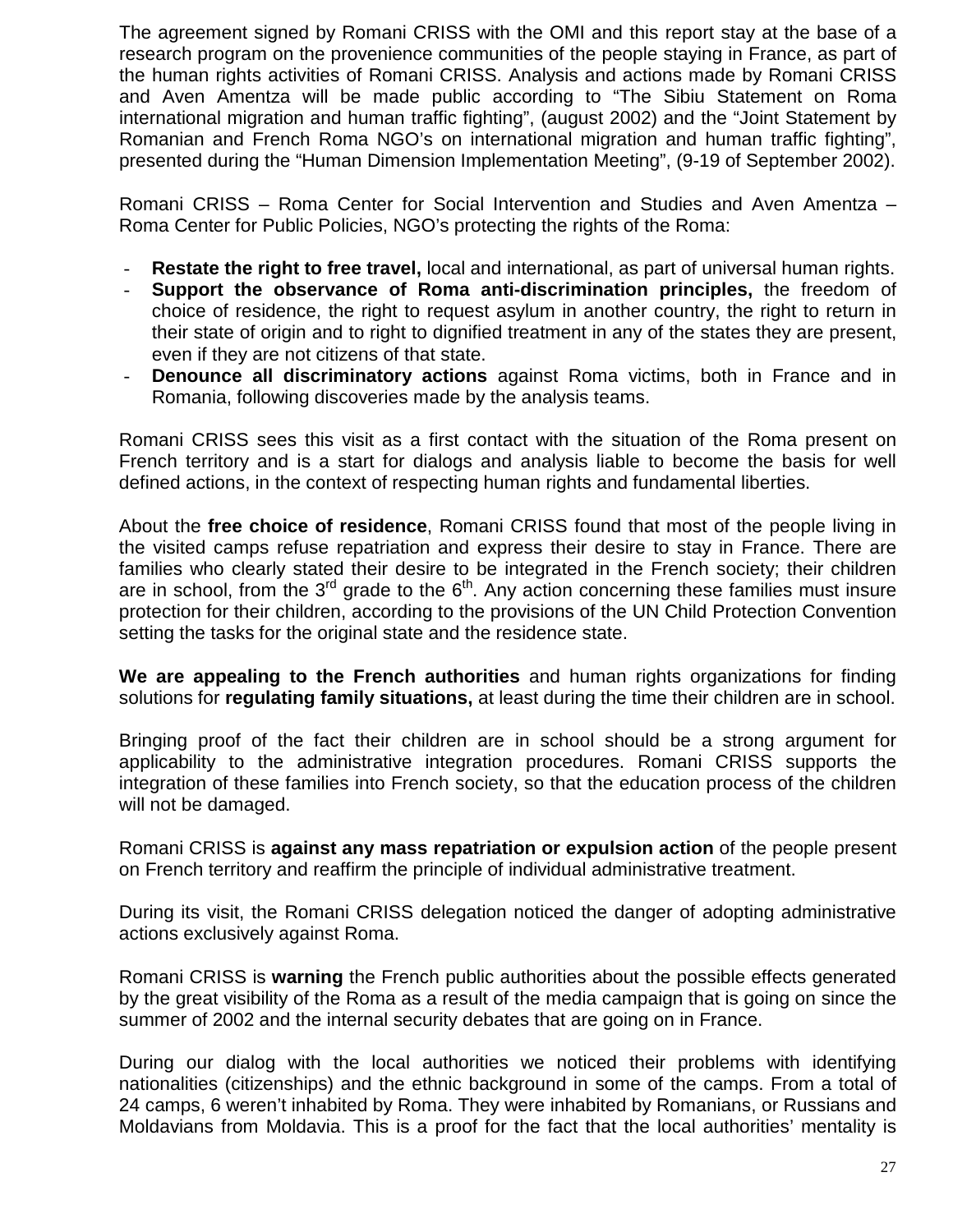influenced by prejudice and stereotypes about the "gypsies" or "Roma from Romania"; this can have a negative effect on applying the rights of the people requesting asylum in France. Romani CRISS requested that the Roma would not become a propaganda subject in the internal security campaign or a specific part of such a governmental strategy that might affect the Roma and other categories of foreigners present in France. One of the negative actions that we had in mind was a mass-deportation (expulsion or repatriation) with a high level of visibility and media-coverage.

Romani CRIS thinks that these should be the priorities for the French authorities' strategies concerning Roma:

First option: **integration in France.** French authorities should examine separately all migrants and offer a serious chance for the individuals and families engaged in a strong integration process: knowledge of French language, sending the children to school, a legal domicile (rent or property), a steady income (job or enterprise).

Second option: **The voluntary repatriation** solicited by some of the people we talked to during our visit. The return to Romania must be reconsidered from the perspective of offering governmental guarantees (legislation, economy, sanitation, residence and education) able to create a healthy environment for the reintegration into their community and into Romanian society.

This is another matter where the right to choose should be preserved. Any collective solution will have negative effects. The individuals should be given the right to choose between integration, repatriation and expulsion according to the French legislation. Romani CRISS thinks that this was the primary goal of its mission in France and recommends the IOM to provide even more information about the voluntary repatriation program to all Romanian citizens in France.

#### **Recommendations**

- The creation of a Romanian-French Observatory. Its task would be observing and analyzing the migrations from Romania; monitoring the observance of national and international legislation and political agreements signed by France and Romania; identifying abuses by the French or Romanian authorities; recommend adequate solutions to researched cases.
- In this regard Romani CRISS is suggesting the creation of a partnership between the interested NGO's and experts from research institutes.
- Partnerships between French and Romanian local authorities; this should contain regulations regarding the labor markets in both countries.
- These civic and local initiatives can be facilitated and connected by a governmental agreement on workforce-exchange. The Observatory can guard the indiscriminate access of Roma to the resources generated by such an agreement. Romani CRISS is calling out to the Romanian authorities for a proactive approach towards starting the negotiations. Moreover, Romani CRISS suggests the French Social Works Minister, Mr. François Fillon to make a visit in Romania in order to stimulate political will for the signing of fn agreement that would normalize (the necessary legislation) the transfer of workforce between Romania and France, so that the present immigrants may beneficiate from contracts for determined periods of time (3, 6, or 12 months). These contracts could cover areas where unskilled workers are needed, like agriculture, constructions, commerce etc. Such an agreement can lead to the attainment of several objectives:
	- o Engaging the unemployed Romanian workforce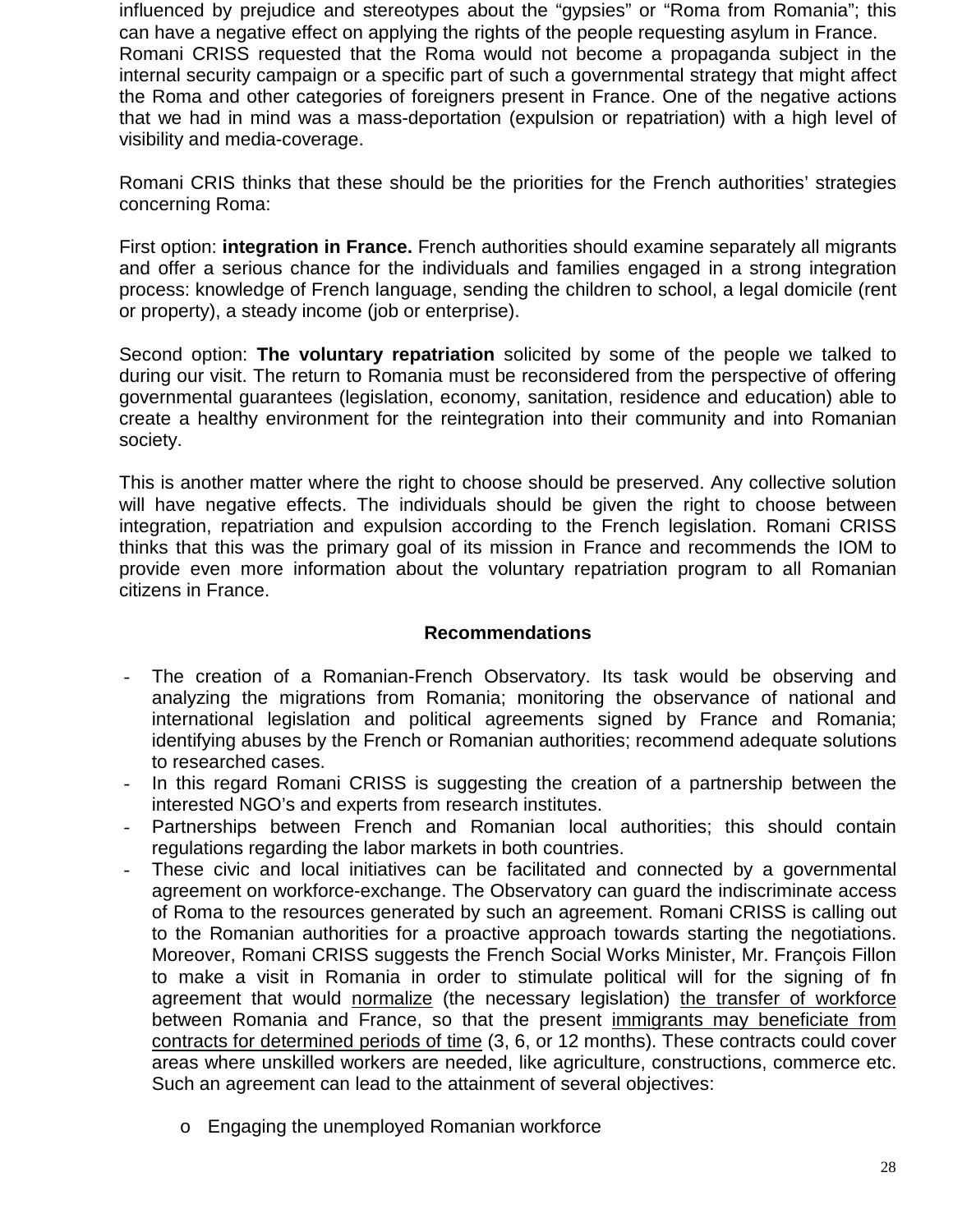- o The diminishment the illegal stay phenomenon
- o Diminishment of the "black market employment" phenomenon
- o Human traffic fighting
- $\circ$  Improvement of the life terms of the Roma, knowing that the low living standard is one of the reasons of migration
- o Professional re-conversion, because the Roma don't have a fair chance on the labor market
- Romani CRISS is inviting NGO's in France (including Roma associations) to visit Romania for a joined evaluation action for finding solutions to all problems brought into discussion by all individuals, families or groups of Roma who requested asylum in France. French NGO's should consider supporting the people living in the camps to create their own comities in order to represent their own interests.

## **Following actions:**

Romani CRISS and Aven Amentza will organize visits to the original cities and villages from where the immigrants are coming from.

## **Objectives:**

- Research of possible discriminations and violations of human rights that may have caused their migration;
- Research on the means of reintegration of the repartees into these communities
- In this regard, the OSCE/ODIHR Contact Point for Roma and Sinti promised financial support, as part of the "Roma and the Stability Pact" program, a program funded by the European Commission and implemented by OSCE/ODIHR together with the European Council.
- The data obtained during this visit will be presented at a meeting that will be held at Bucharest, 7-9 of February, organized by OSCE/ODIHR and Romani CRISS as part of the "Roma and the Stability Pact" program.
- On the  $22^{nd}$  of January 2003, Romani CRISS will organize in Bucharest a press conference in order to make public the results of their visit in France
- On the 23<sup>rd</sup> and the 24<sup>th</sup> of January 2003, in Bucharest, Romani CRISS, with the support of the Foreign Minister of the Norwegian Kingdom, will organize the "Alternatives for migration – Roma in Europe" seminary, with guests from the Romanian government, the EU ember states embassies and Roma NGO's and agencies.
- On the  $7<sup>th</sup>$  and the  $8<sup>th</sup>$  of April 2003 a supplementary meeting of the OSCE will be held to discuss the situation of the Roma and Sinti, with the objective of creating an action-plan. With this occasion CRISS will again make public its conclusions and recommendations for the possibility of legal migration for the Roma in different European countries.

Note: This declaration was also presented during the press conference held at the Medicins du Monde headquarters in Paris, on the 20<sup>th</sup> of January 2003.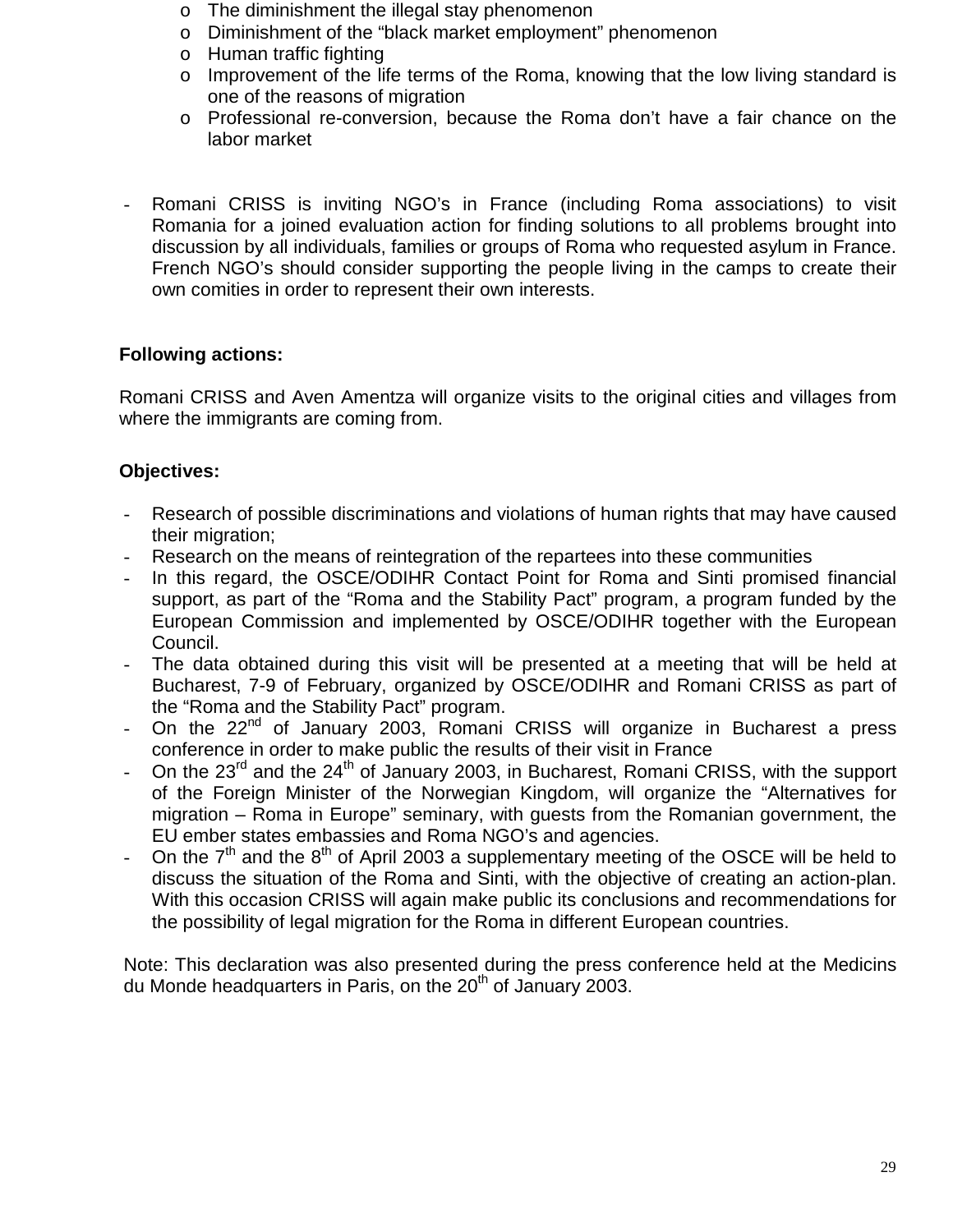# **IX. Romanian legislation on crossing the state border, illegal crossing, committing crimes on the territory of other states, Schengen Treaty and admission provisions for Romania applicable for Romanian citizens**

## **IX.1. State border and illegal crossing of the state border, Decree no. 105/2001**

## **Standards regarding Romanian state border**

The state border standards were regulated by the no.5[6](#page-30-0)/1992 Law $<sup>6</sup>$  annulled by the</sup> Government Decree no.  $105/2001^7$  $105/2001^7$ . The 105/2001 decree was validated by the 243/2002 law $^{\rm 8}$  $^{\rm 8}$  $^{\rm 8}$ , now in order.

## **Illegal crossing of the state border**

In the  $70<sup>th</sup>$  through  $73<sup>rd</sup>$  articles of the Government Decree no. 105/2001 the illegal crossing of the state border is incriminated as follows:

Art. 70 – 1. Entry or exit from Romania by illegally crossing the state border is a crime and will be punished with prison from 3 months to 2 years.

 2. If the aforementioned crime was committed in order to escape another conviction will be punished with prison from 6 months to 3 years.

Art. 71 – 1. Aiding one or more individuals to get illegally across the state border or organizing such an activity is a crime and will be punished with prison from 2 to 7 years.

 2. Associating or initiating an association in order to commit the crime mentioned in the 1<sup>st</sup> paragraph or providing any kind of support for such an association will be punished with prison from 3 to 10 years.

Art. 72 – Attempting to commit any of these crimes will also be punished.

<span id="page-30-1"></span><span id="page-30-0"></span><sup>&</sup>lt;sup>6</sup> See Law no.56/1992, published in the Official Monitor, part1, no.396, 24<sup>th</sup> of August 2000<br><sup>7</sup> See Government Decree no.105 of 27<sup>th</sup> of June 2001, published in the Official Monitor no.352 of 30<sup>th</sup> of June 2001

<span id="page-30-2"></span> $8$  See Law no.243 of 29<sup>th</sup> of April 2002, published in the Official Monitor no.302 of the 8<sup>th</sup> of May 2002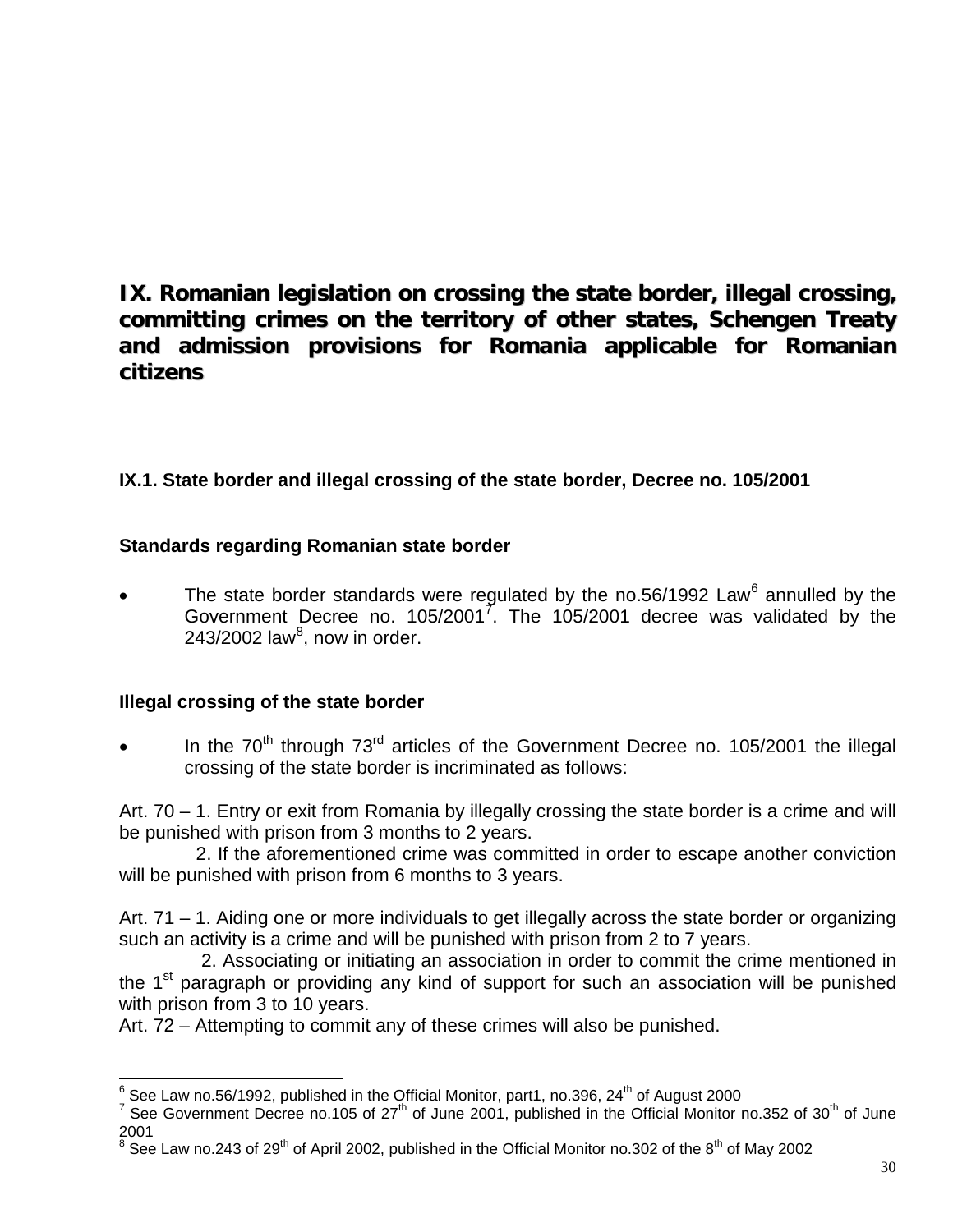Art. 73 – Any belongings or assets that served or were meant to serve at committing the crimes mentioned in the  $70<sup>th</sup>$  and  $71<sup>st</sup>$  articles or were obtained by committing these crimes will be confiscated.

## **IX.2. Illegal crossing of the state borders of another country and the Government Decree no 112/2001**

## **Legislation regarding crossing the border of a foreign state**

- On the 30<sup>th</sup> of august 2001, the government adopted the 112<sup>th</sup> decree on sanctioning any crimes committed by a Romanian citizen or residents in another country<sup>[9](#page-31-0)</sup>. The 252/2002 Law validated this decree $^{10}$  $^{10}$  $^{10}$ .
- In comparison with the 105<sup>th</sup> decree the 112<sup>th</sup> decree is referring to the same crimes but if they were committed at the state borders of other countries by Romanian citizens or residents.

## **Illegal crossing of the state borders of another country – according to the 112/2001 Decree**

Art.  $1 - 1$ . Entry or exit from a foreign state by a Romanian citizen or resident by illegally crossing the state border is a crime and will be punished with prison from 3 months to 2 years.

2. If the aforementioned crime was committed in order to escape another conviction will be punished with prison from 6 months to 3 years.

Art. 2 – 1. Aiding one or more individuals to get illegally across the state border of another country or organizing such an activity is a crime and will be punished with prison from 2 to 7 years.

 2. Associating or initiating an association in order to commit the crime mentioned in the  $1<sup>st</sup>$  paragraph or providing any kind of support for such an association will be punished with prison from 3 to 10 years.

3 – Attempting to commit any of these crimes will also be punished.

Art. 3 – Any belongings or assets that served or were meant to serve at committing the crimes mentioned in the  $2<sup>nd</sup>$  article or were obtained by committing these crimes will be confiscated.

## **IX.3 Comparison between the 105th and the 112th decrees**

## **IX.3.1 Sanctions**

<span id="page-31-0"></span><sup>9</sup>  $^9$  See Government Decree no.112/2001, published in the Official Monitor no.549 of the 3<sup>rd</sup> of September 2001<br><sup>10</sup> See Law no. 252 of 29<sup>th</sup> of April 2002, as published in the Official Monitor, Part.1, no. 307

<span id="page-31-1"></span>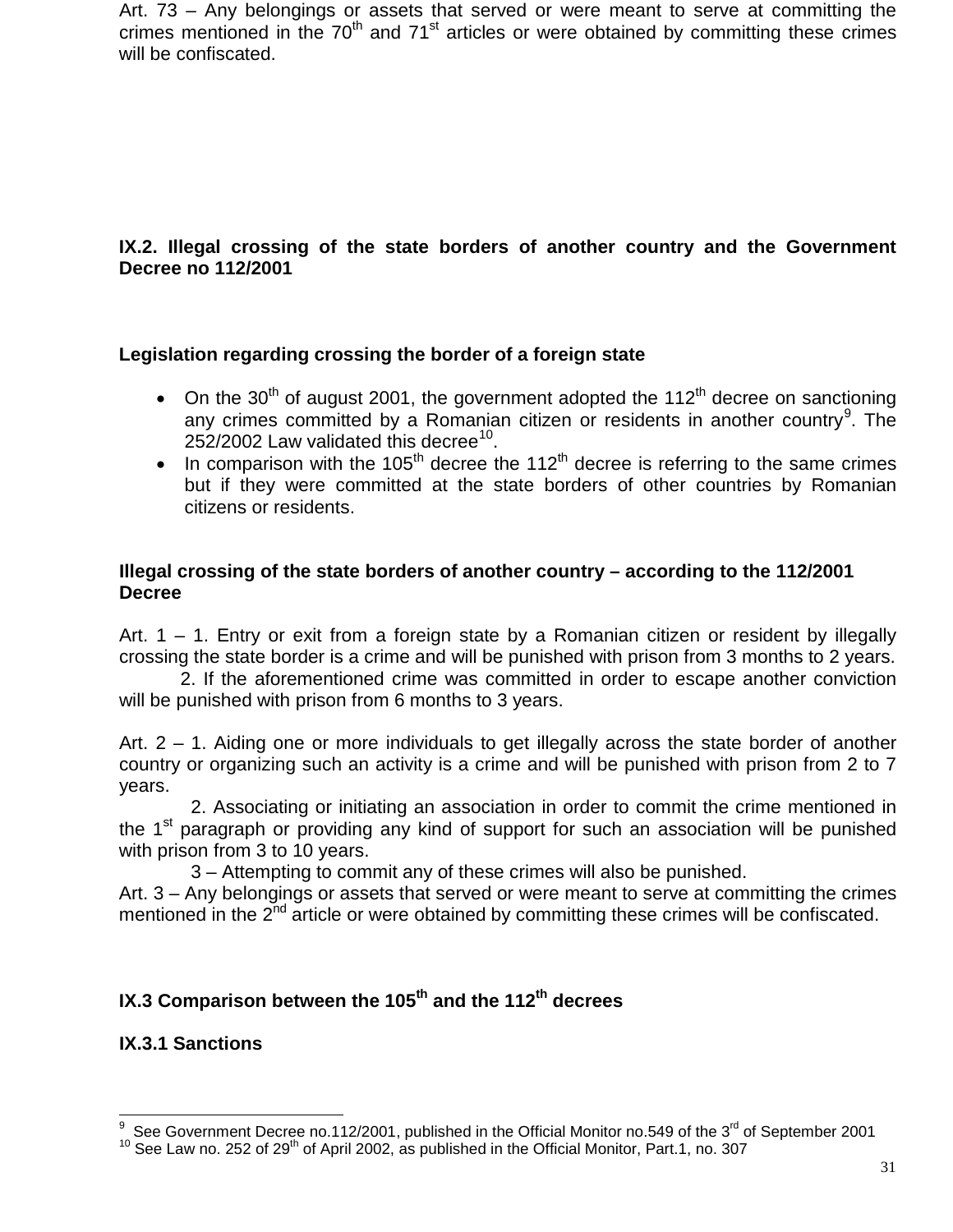- Both decrees, regarding the illegal crossing of the Romanian state border, or the illegal crossing of a foreign state border by a Romanian citizen or resident, regulate the same sentences: 3 moths to 2 years, 6 months to 3 years, 2 to 7 years and 3 to 10 years
- Both decrees regulate the confiscation of all the assets involved in the crimes if belonging to the criminal

#### **IX.3.2. Annulment of the right to use a passport after committing illegally crossing the state border**

The element not included in the  $105<sup>th</sup>$  decree but present tin the  $112<sup>th</sup>$  decree regards losing the right to have a passport after committing such a crime

In this regard, the  $5<sup>th</sup>$  article states that the Romanian citizens, who are guilty of committing any of the crimes mentioned in the 1-3 articles, will not be able to get a passport or his existing passport will not be valid for the next 5 years. After a conviction involving one of the crimes mentioned in the decree the General Department of Population has the right to suspend the right to use the passport of the convicted individual for a period of 5 years.

## **IX.3.3. Inquiry and trial of the crimes mentioned in the 112th decree**

The  $6<sup>th</sup>$  and last article of the 112/2001 decree states: "Inquiry and trial of the crimes mentioned in the previous articles will be held urgently, in accordance with the Penal Procedure Code provisions for flagrant crimes".

- This is another new element, different to the  $105<sup>th</sup>$  decree, expressing clearly that the illegal crossing of a foreign state border will be tried immediately.
- Articles 465-479 of the Penal Procedure Code regulate inquiry and trial of a flagrant crime. If one of the crimes mentioned in the  $112<sup>th</sup>$  decree are committed, the investigators will write an official report stating the facts discovered, the statement of the suspect and other interviewed persons. The report will be signed by all involved parties.
- According to the  $468<sup>th</sup>$  article of the P.P.c (Penal procedure code) the suspect will be retained for 24h and the investigators can request the public attorney to issue a warrant for his arrest.
- If the prosecutor thinks there are enough data he will indict the suspect and will decide to try him, along with issuing an arrest warrant and sending the documents to the tribunal
- Flagrant crimes will be tried by a regular court according to the stipulations of the 471<sup>st</sup> article

## **IX.3.4 The territorial principle and the personality of Romanian penal law.**

There are some specifications that should be made about applying penal law for Romanian citizens or residents who have illegally crossed the border of another state.

## **The territorial principle**

- According to the Romanian Penal Code, penal law applies to crimes committed inside Romanian borders (Penal Code  $-3^{rd}$  article)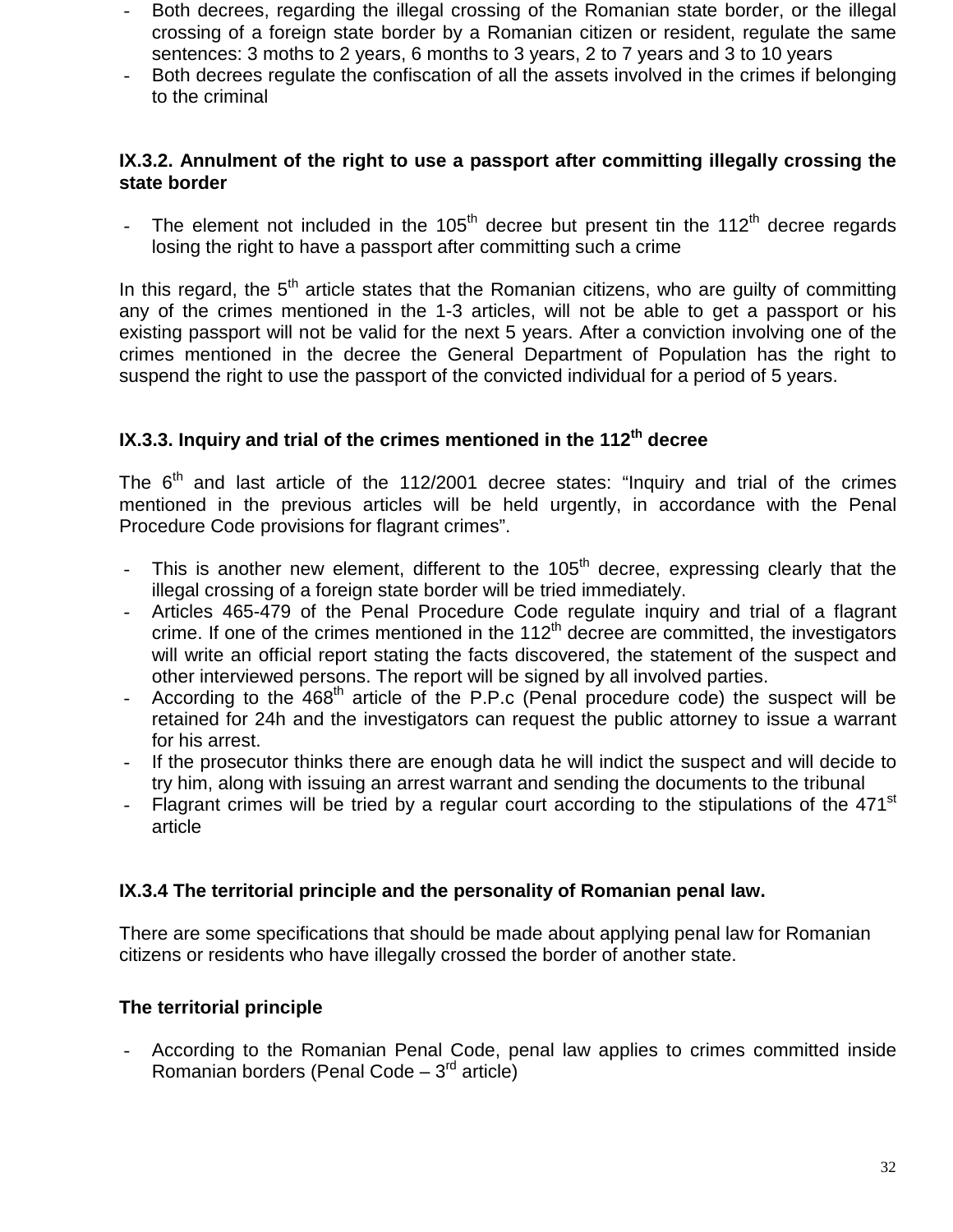#### **The personality of the Romanian penal law**

- Romanian penal law can also be applied to crimes committed by Romanian citizens or residents in other countries. According to the aforementioned territorial principle, penal law can only be applied inside Romanian borders but there are times when Romanian citizens commit crimes abroad. According to this, penal law can be applied outside Romanian borers, according to the subsidiary personality principle. This is the case for the crimes mentioned in the  $112^{th}$  decree.

## **Terms for applying the personality principle**

According to the  $4<sup>th</sup>$  article of the Penal Code"Penal law will be applied to crimes committed in other countries, if the criminal is a Romanian citizen, or if he has no citizenship but is a Romanian resident". According to the stipulations of the  $4<sup>th</sup>$  article of the penal code, the personality principle will be applied if the following requirements are met: **1. T**he action must be committed totally inside the borders of another country, regardless of what country it is; **2.** The action must be a crime according to Romanian penal law, regardless of the fact that it is a crime according to the penal law of the involved country, double indictment not being necessary; **3.** The criminal must have Romanian citizenship, or if he has no citizenship must be a Romanian resident.

## **Applying penal law**

Romanian penal law will be applied even if the person was already indicted and convicted or acquitted abroad for the same crime, and the Romanian sentence will be decreased with the amount of prison time already served abroad.

IX.4. Regulation regarding the passport system and the temporary annulment of the right to use a passport for Romanian citizens.

## **Passport legal framework**

The passport system is regulated by the Government Decree no.10/1990 $^{11}$  $^{11}$  $^{11}$  for passports and traveling abroad, the Government Decree no34/1994[12](#page-33-0) for emitting and keeping passports validated and modified by the  $144<sup>th</sup>/1994$  law<sup>13</sup>. The stipulations of these documents were annulled by the Government Decree no.65/1997<sup>[14](#page-33-0)</sup> for the passport system.

## **Refusal, annulment or suspension of the right to use a passport**

Initially, the government decree no.65/1997 stipulated in the  $14<sup>th</sup>$  article: "A Romanian citizen can be refused temporarily the emission of his passport, and if he already has a passport, it can be annulled or temporarily suspended for a period of *3 to 12 months* according to the gravity of the crime he committed and its consequences when: …d) he committed in Romania or abroad act prejudicial to national security, public order,

<span id="page-33-0"></span>See the Government Decree no.10/1990, published in the Official Monitor, part.1, no.6 from the  $10<sup>th</sup>$  of January 1990

<sup>&</sup>lt;sup>12</sup> See the Government Decree no.34/1994, published in the Official Monitor, part.1, no.245 from the 30<sup>th</sup> of august 1994

See the Law no.144/1994, published in the Official Monitor, part.1, no.374 from the 31<sup>st</sup> of Deember 1994

<sup>&</sup>lt;sup>14</sup> See the Government Decree no.65/1997, published in the Official Monitor, part.1, no.226 from the 30<sup>th</sup> of August 1997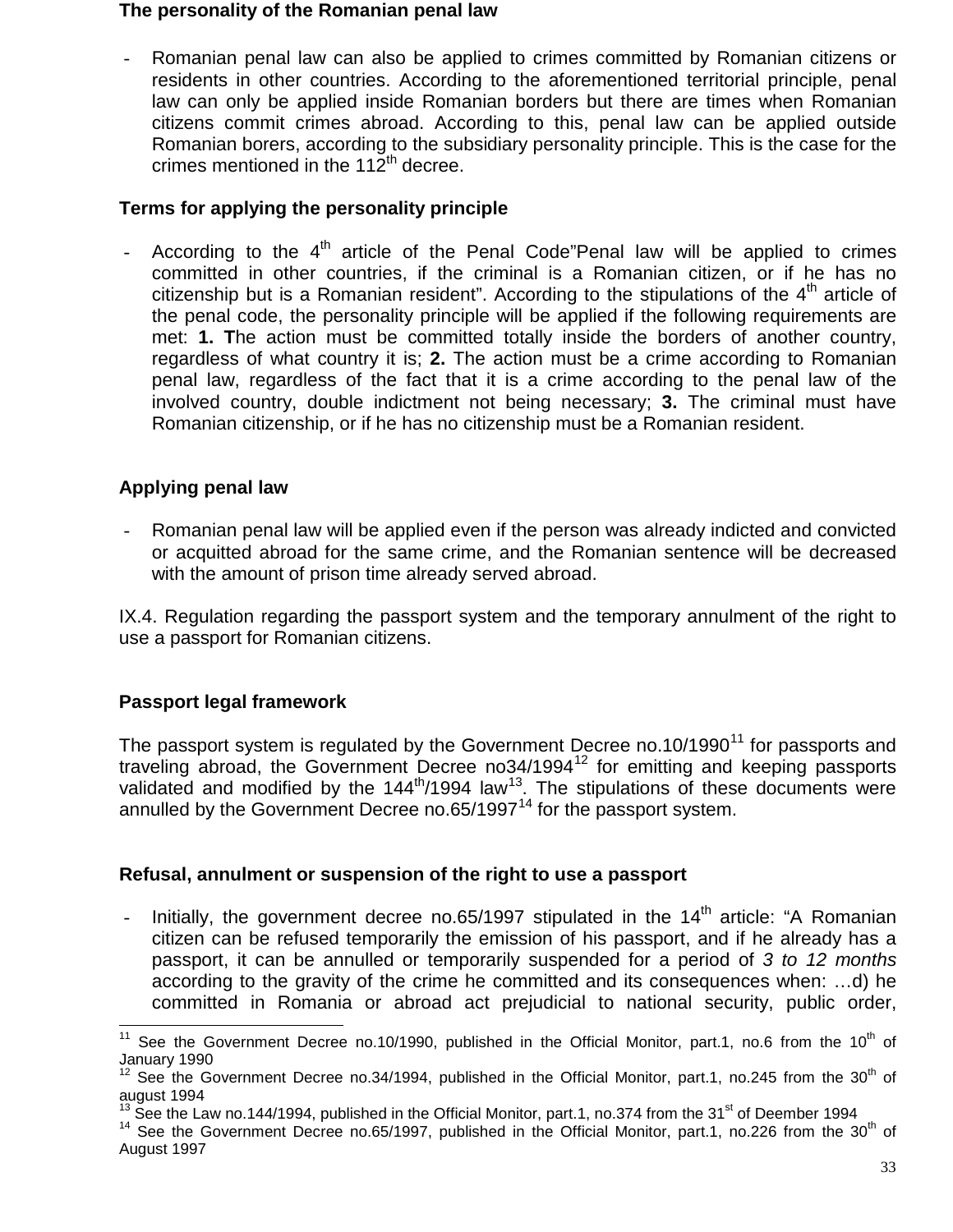healthcare or ethics, or the fundamental rights of another person; the proof of these acts will me made through legal documents recognized by Romanian law; any of the aforementioned measures will be taken by the Passport Commission or territorial services…"

The 216<sup>th</sup> law from the 17<sup>th</sup> of November 1998 for the approval of the Government Decree no.65 from 1997<sup>[15](#page-34-0)</sup> brings several modifications to the  $14<sup>th</sup>$  article stipulating that it applies also to the individuals *returning in Romania on the basis of readmission treaties* signed between Romania and other states.<sup>[16](#page-34-1)</sup>

## **Modifications**

On the 14<sup>th</sup> of June 2001 the government decree no.86/2001<sup>[17](#page-34-2)</sup> for the modification of the 14<sup>th</sup> paragraph, line e of the government decree no.65/1997, for the passport system in Romania.

- New stipulations are about the measures that can be taken by the "Population Filing System Body for a period of *6 months to 3 years*, according to the gravity of the crime committed. The same measure can be taken against people returned based on readmission agreements signed by Romania with other states."
- This new decree modified the minimum and the maximum penalties, from 3 months to 6 months and from the maximum of 12 months to 3 years.
- It's interesting to mention that the sanctions *can* be taken against people returned based on readmission agreements signed by Romania with other states. From this perspective the decision is a disposition and not an imperative. The way the text was created ("*can*") shows that the decisions will be taken by the competent institution from case to case

#### **The approval of the new stipulations**

The 737/2001 law<sup>[18](#page-34-3)</sup> validated the emergency government decree no.86/2001 for the modification of the 14<sup>th</sup> article, paragraph 1, line e from the government decree no.65/1997.

## **New modifications of the passport system – through the Emergency Government Decree no.119 from the 25th of September 2002 the 14th article was modified again**

- The minimum and maximum periods stipulated in the  $14<sup>th</sup>$  article were modified again as follows: the minimum penalty was changed from 6 months to 1 year and the maximum was modified from 3 years to 5 years.

A new crime has been added to the aforementioned list: begging<sup>[19](#page-34-4)</sup>

#### **IX.5 The convention for applying the Schengen Treaty and entry requirements for Romanian citizens[20](#page-34-3)**

<span id="page-34-0"></span><sup>&</sup>lt;sup>15</sup> See the 216<sup>th</sup> Law, published in the Official Monitor, Part 1, no.446 from the 23<sup>rd</sup> of November 1998

<span id="page-34-1"></span><sup>&</sup>lt;sup>16</sup> The 14<sup>th</sup> article stipulates: "A Romanian citizen can be refused temporarily the emission of his passport, and if he already has a passport, it can be annulled or temporarily suspended for a period of *3 to 12 months* according to the gravity of the crime he committed and its consequences when: …d) he committed in Romania or abroad act prejudicial to national security, public order, healthcare or ethics, or the fundamental rights of another person; the proof of these acts will me made through legal documents recognized by Romanian law; the same measures will apply to people returned on the basis of readmission agreements signed between Romania and other states"

<span id="page-34-2"></span> $17$  See the Government Decree no.86/2001 published in the Official Monitor, Part.1, no.338 from the 26<sup>th</sup> of June 2001

See Law no.737/2001 published in the Official Monitor, Part.1, no. 806 from the 17<sup>th</sup> of December 2001

<span id="page-34-4"></span><span id="page-34-3"></span><sup>&</sup>lt;sup>19</sup> The same measures will apply to people who have committed the crime of constant begging returned on the basis of readmission agreements signed between Romania and other states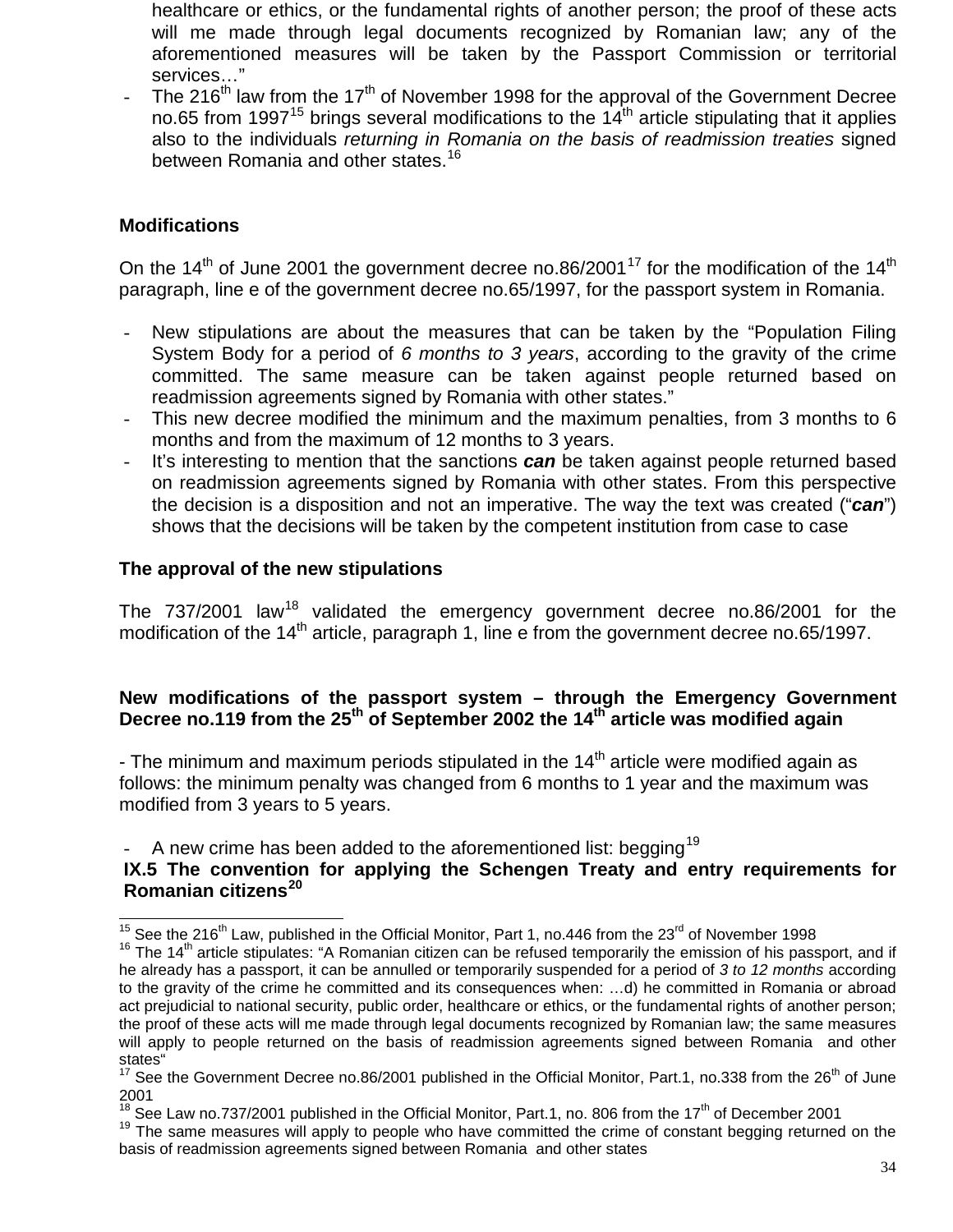## **IX.5.1 Stipulations of the Convention for applying the Schengen Treaty**

Starting with the  $1<sup>st</sup>$  of January 2002, Romanian citizens owning a passport are allowed to travel without a visa, for short periods in the following countries: Austria, Belgium, Denmark, Finland, France, Germany, Greece, Holland, Iceland, Italy, Luxemburg, Norway, Portugal, Spain and Sweden. All these states are members of the Schengen space.

Stipulations regarding the circulation and requirements for that should be met by foreign citizens inside the borders of the states of the Schengen Treaty can be found in the *Convention for applying the 14th of June 1985 Schengen Treaty for the gradual elimination of customs control at the common borders of the member states.*

#### **Requirements for the right to travel of a Romanian citizen through Schengen member states**

For a stay not longer than 3 months, entry on the territory of the Schengen member states is regulated by the  $5<sup>th</sup>$  article of the convention:

1. The possession of travel documents validated by the Executive Committee that allow him to cross the border

2. The possession of a valid visa, if it is required

3. Te presence, if necessary, of documents justifying the purpose of the trip, means of accommodation and survival means, for the time of stay and for the return to the original state or another guaranteed receiver.

4. Isn't marked as "inadmissible"

5. Isn't considered a threat to public order, national security or international relationships of any of the Schengen member states

According to the 20<sup>th</sup> article of the Convention, foreign citizens can travel inside the Schengen borders for a maximum of 3 months but they must not leave their country for more than 6 months, starting with the time they entered the Schengen space, according to the stipulations of the  $5<sup>th</sup>$  article, paragraph 2, lines a, c, d and e.

## **IX.5.2 Entry requirements in the EU states for Romanian citizens**

#### **Legal framework according to Romanian legislation**

For details consult the: Romanian travelers guide – Europe, Schengen, Internal Affairs Ministry, consular relations directory, edited by Lumina Lex in 2002 or Guide for traveling in the Schengen space, Tourism Ministry and Internal Affairs Ministry, 2002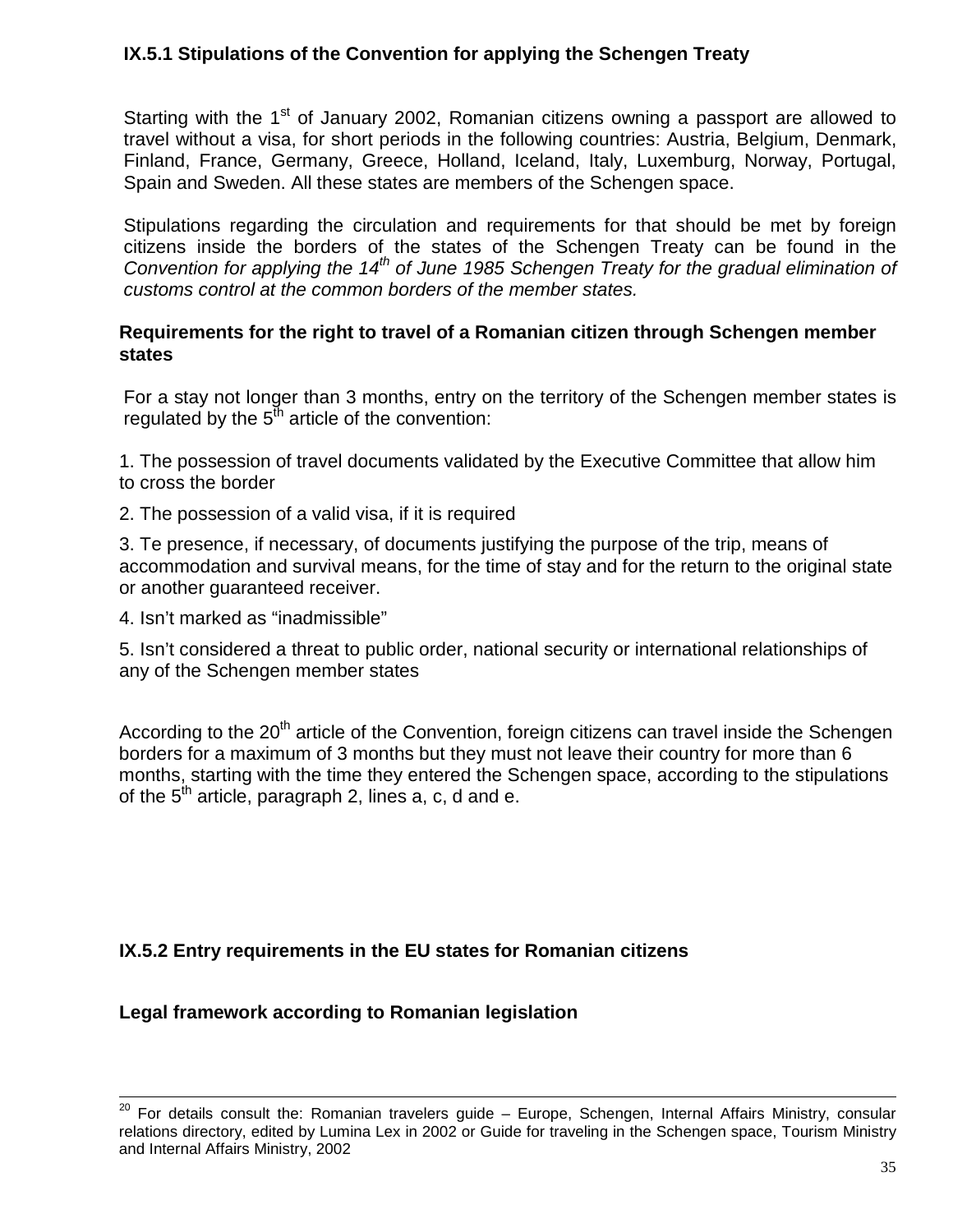On the 25<sup>th</sup> of October 2001, the Romanian Government adopted the Emergency Decree no. 144<sup>[21](#page-36-0)</sup> stipulating the requirements that should be met by Romanian citizens at their departure to EU member states and others.

According to the  $1<sup>st</sup>$  article of this decree, Romanian citizens traveling to EU member states or other countries for which a visa is not necessary must show at their exit the following:

- 1. Medical insurance
- 2. Two way travel ticket or the vehicle's green card

3. A minimum amount of money or credit cards, in a convertible currency according to the sums stipulated by the countries of destination, in proportion with their time of staying, no less than 5 days.

According to the 2<sup>nd</sup> article the Chief Inspector of any Romanian customs can stop an individual at the Romanian border if the person doesn't fulfill all requirements stipulated in the 1<sup>st</sup> article.

## **The disposition of the Internal Affairs Minister about the minimum amount of many that Romanian citizens must show at their exit**

On the [22](#page-36-1)<sup>nd</sup> of November, the Internal Affairs Minister issued the no.177<sup>22</sup> Disposition about the minimum amount of many that Romanian citizens must show at their departure towards any of the EU member states or other countries as follows:

a) 50 Euro or their equivalent for Turkey and former socialist countries for which a visa is not necessary<sup>[23](#page-36-2)</sup>

b) 100 Euro or their equivalent for EU member states and other countries for which a visa is not necessary

The proof of the existence of these sums will be made through one of the following:

- **Cash**
- Foreign currency travelers checks or credit cards
- Other financial guarantees like: voucher for organized tourism, sponsorship or guarantee from the host in the destination country; legal guarantee from a bank.

These stipulations are valid since the 1<sup>st</sup> of December 2001.

The emergency government decree no.144/2001 was validated through the no.177/2002 Law, published in the Official Monitor, no. 258 from the 17<sup>th</sup> of April 2002.





<span id="page-36-0"></span>See the Emergency Decree no.144/2001, published in the Official Monitor, no.775 from the 14<sup>th</sup> of November 2001

 $\frac{22}{1}$  See the Disposition no.177, published in the Official Monitor no.759 from the 28<sup>th</sup> of November 2001

<span id="page-36-2"></span><span id="page-36-1"></span> $23$  For each day of staying, no less than 5 days